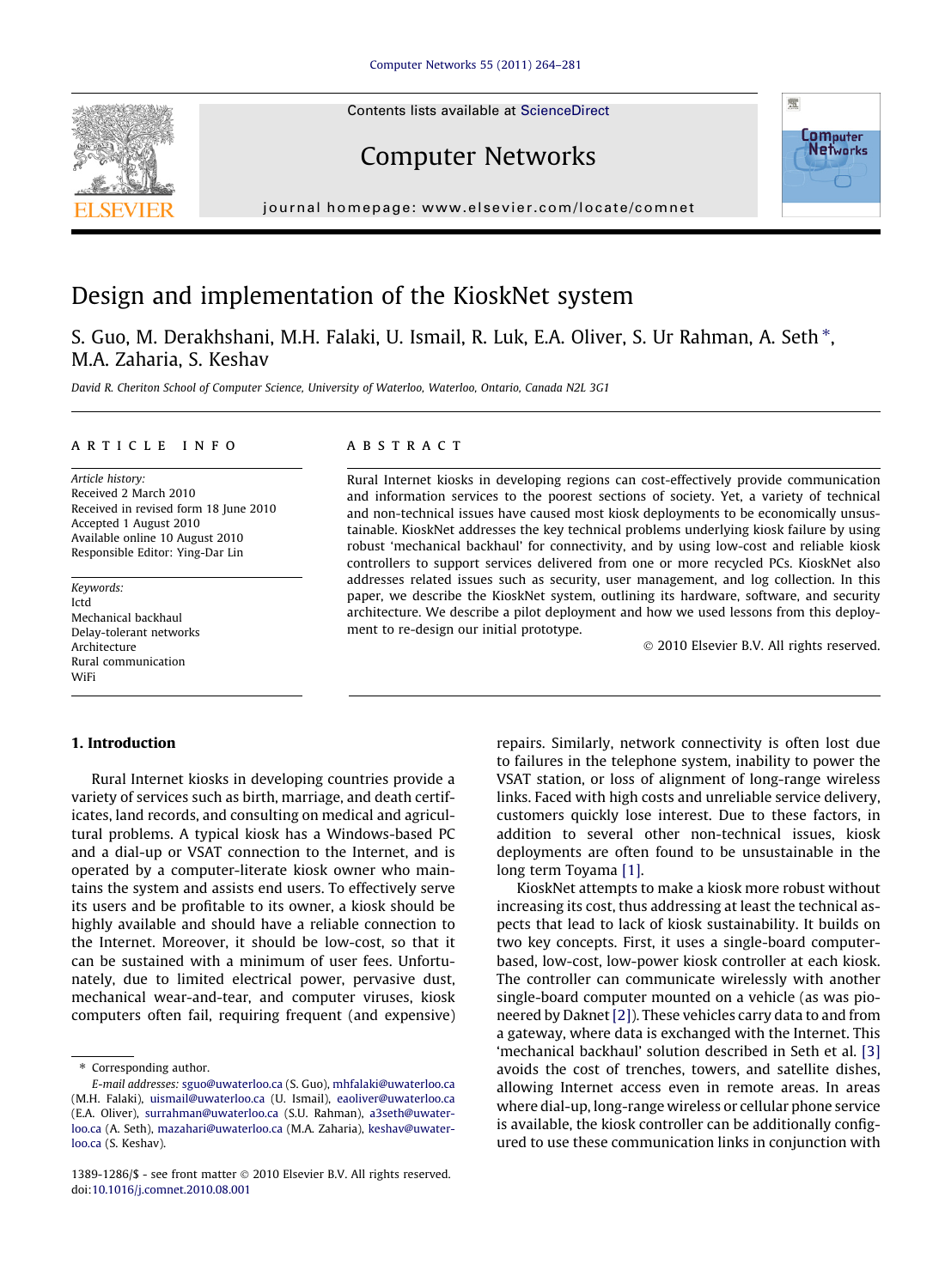<span id="page-1-0"></span>

(a) Composite picture of deployment

(b) Godown of recycled PCs





Fig. 2. KioskNet overview.

mechanical backhaul. Second, KioskNet allows refurbished PCs to boot from the kiosk controller. Kiosk controllers are reasonably tamper-proof so they offer reliable virus-free boot images and binaries. We do not use the PC's hard disk, thus avoiding hard disk failures and disk-resident viruses. Moreover, refurbished PCs are cheap and spare parts are widely available. Fig. 1 shows some pictures from our pilot deployments, described later in Section 9.

KioskNet has the following key features:

• The system is low-cost (see Section 8 for details) and appears to be economically viable. We estimate that our system requires a capital expenditure of \$100–  $$700/ki$ osk, depending on the configuration,<sup>1</sup> and an operating expenditure of \$70/kiosk/month. These rough estimates include the cost of field technicians and capital depreciation. This is 4–10 times cheaper than other solutions.

- The solution is rapidly deployable: we successfully installed a prototype in Anandapuram village, Vishakapatnam district, AP, India in two days during May 2006.
- Kiosk controllers are low-power (6–8 W), therefore they can be run off a solar panel.
- Recycled PCs can run either the (Linux) binaries that are packaged with the kiosk controller, which are guaranteed to be virus free, or can boot into an existing operating system (typically Windows) from their hard drive for stand-alone computing.
- We can provide private and authenticated communication among kiosk users, and between a kiosk user and a secure node in the Internet.
- Our software is shipped in the form of a LiveCD that can be booted on any Windows or Linux PC. The CD is used to copy OS images directly onto hard drives, which are then installed in single-board computers.
- Our code is free under the Apache open-source license with no patent, copyright or intellectual property restrictions.

 $<sup>1</sup>$  All figures are in US dollars.</sup>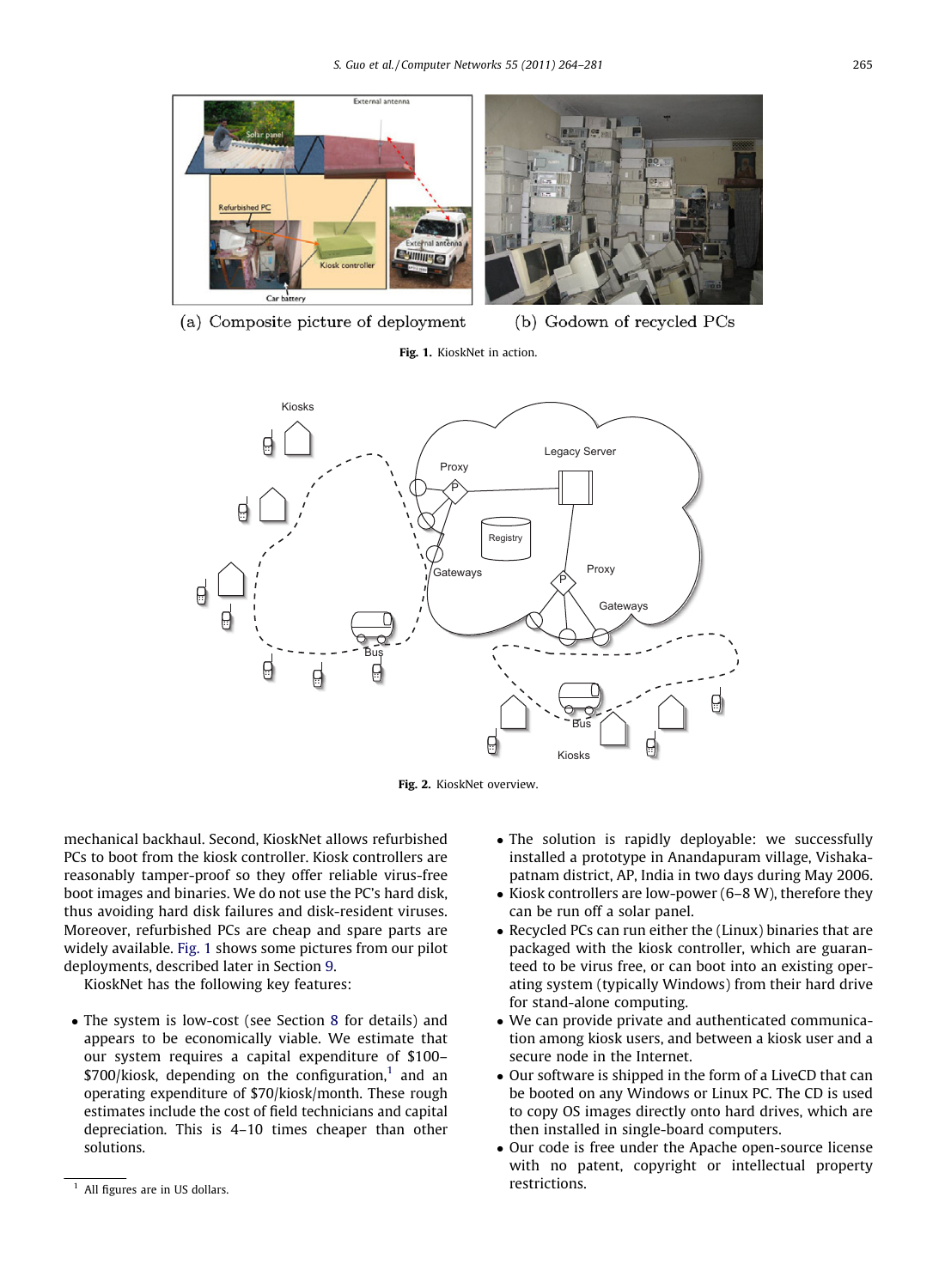In the remainder of this paper, we present an overview of the system in Section 2 and its software architecture in Sections 3 and 4. The security architecture is described in Section 5. We describe the cost structure in Section 8 and our experience with deploying the system in Section 9. Section 10 discusses some changes to our initial design decisions that reflect experiences from the pilot deployment. We present related work in Section 11 and conclude in Section 12.

## 2. Overview

KioskNet consists of a set of kiosks that use mechanical backhaul Seth et al. [\[3\]](#page-16-0) as the primary means of communication to the Internet ([Fig. 2\)](#page-1-0). Ferries carry data to and from a kiosk to a set of gateways that communicate with a proxy on the Internet. The remainder of this section describes these KioskNet components in more detail.

# 2.1. Kiosks

Each kiosk has a kiosk controller, which is a server that provides recycled PCs with network boot, a network file system, user management, and network connectivity by means of dial-up, GSM/GPRS, VSAT, or mechanical backhaul. A kiosk controller always has a WiFi NIC. In addition, for most deployments, we expect that kiosk controllers would also provide connectivity by other means, such as GPRS, SMS (GSM), VSAT, or a dial-up connection. Our current prototype uses headless and keyboard-less low-power single-board computers, such as those from Soekris Corp. and via Corp., as kiosk controllers, although the controller functionality can be implemented in any commodity PC.

We would like kiosks to be used by two types of users. We expect most users to access the system from a recycled PC (also called a 'terminal') that boots over the network (using RAM disk) from the kiosk controller and can then access and execute application binaries provided by the kiosk controller over NFS. Recycled PCs cost approximately \$100 and spare parts are widely available worldwide. Moreover, as a shared resource, they are an order of magnitude cheaper than any dedicated resource.

A second class of users, such as wealthier villagers, government officials, or non-government organization (NGO) partners, could access one or more kiosks, or a bus directly, using their own devices, such as smart phones, PDAs, and laptops. Such users could use the kiosk controller or bus essentially as a wireless hotspot that provides storeand-forward access to the Internet. Due to some technical issues (specifically, the difficulty in setting up public and private keys in such devices), the current distribution of our software does not support them. We intend to handle this in future releases of our software.

The set of kiosks in the same geographical area, and administered by the same entity, comprises a KioskNet region. Regions not only have administrative significance, in that all entities in a region are certified by the same certificate authority, but also have routing significance, because bundles are flooded within a region. [Fig. 2](#page-1-0) shows a system with two regions, which could both be potentially managed by a single administrative entity.

# 2.2. Ferries

Although kiosk controllers can communicate with the Internet using a variety of connectivity options, our focus is on the use of mechanical backhaul. This is provided by cars, buses, motorcycles, or trains, that pass by a kiosk and an Internet gateway. We call such entities ferries.

A ferry has a single-board computer that is powered from the vehicle's own battery. This computer has 20– 40 GB of storage and a WiFi network interface. It communicates opportunistically with the kiosk controllers and Internet gateways on its path. During an opportunistic communication session, which may last from 20 s to 5 min, we expect 10–150 MB of data to be transferred in each direction. This data is stored and forwarded in the form of self-identifying bundles. Ferries upload and download bundles opportunistically to and from an Internet gateway.

#### 2.3. Gateways

A gateway is a computer that has a WiFi network interface, storage, and an always-on connection to the Internet. Gateways are likely to be present in cities with DSL or cable broadband Internet access. A gateway collects data opportunistically from a ferry and stages it in local storage before uploading it to the Internet through the proxy. A region may have more than one gateway.

# 2.4. Proxy

We expect that most communication between a kiosk user and the Internet would be to use existing services such as email, financial transactions, and access to backend systems that provide government-to-citizen services. Legacy servers that provide such services typically can neither deal with long delays and disconnections, nor easily modified. Therefore, we need a disconnection-aware proxy that hides end-user disconnection from legacy servers. We currently assume that there is one proxy per region.

The proxy is resident in the Internet and has two halves. One half establishes disconnection-tolerant connection sessions with applications running on the kiosk controller or on mobile users' devices. The other half communicates with legacy servers on behalf of disconnected users. Data forwarding between the two halves can be highly application dependent. To support application-specific communication with legacy servers, we support application plugins at the proxy that coordinate their actions with a corresponding application at the kiosk controller or mobile device. For example, such a plugin implements SMTP to communicate with legacy mail servers on behalf of users at kiosks. The current release of KioskNet includes several proxy plugins, which are outlined in Section 7.

When the communication sublayer at the proxy receives application data from a plugin, the data needs to be transferred to gateway that is in communication with the destination kiosk. This is done using algorithms such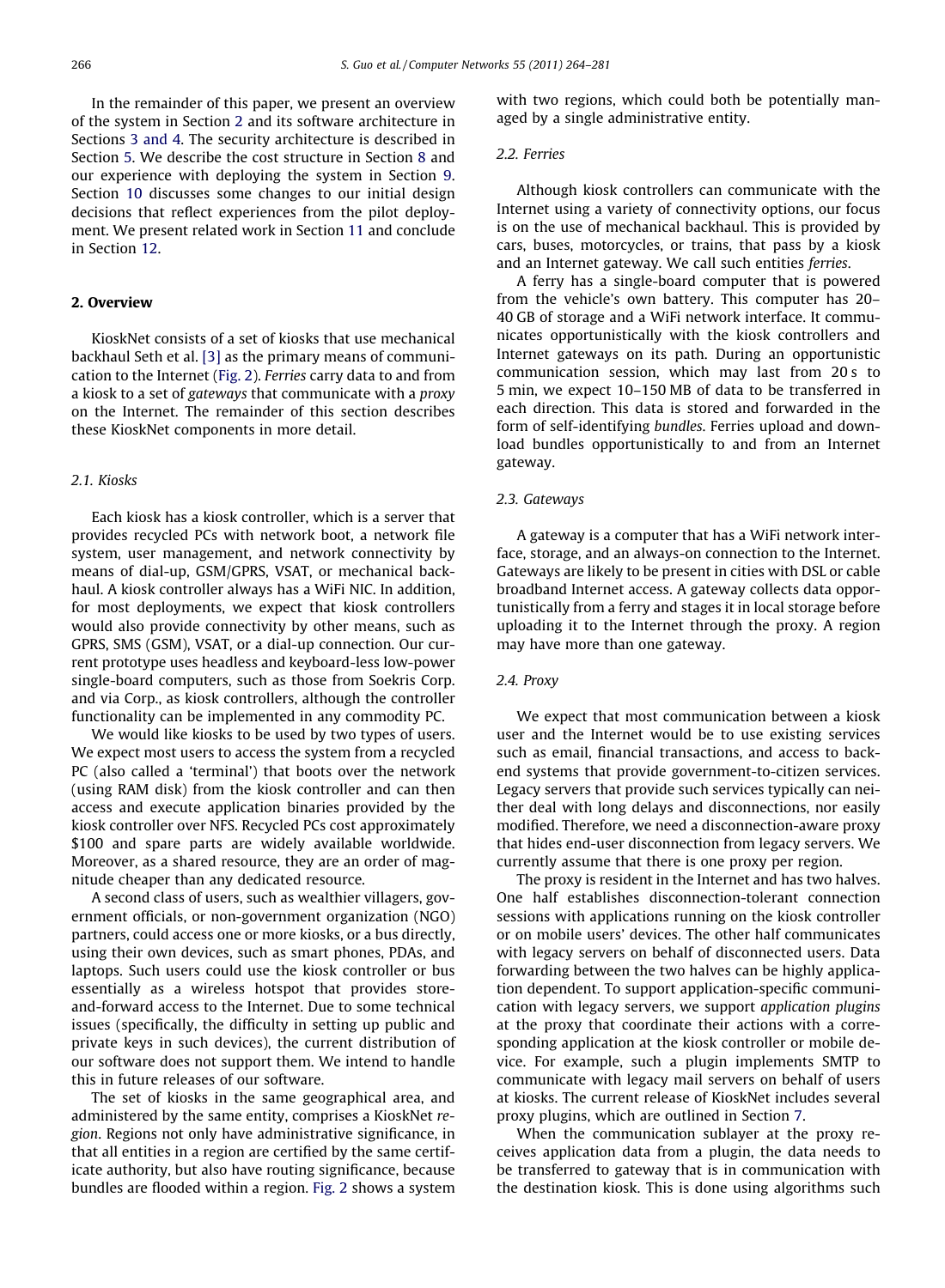as those described in Guo and Keshav [\[4\]](#page-16-0). The gateways subsequently hand off data to passing ferries for transport and delivery to a kiosk. The kiosk passes the data to an application-specific plugin at the kiosk for delivery to kiosk users.

In the opposite direction, when a kiosk user wants to send data to the Internet, it is carried to a gateway, which transfers it to a proxy. The proxy passes received data to the associated plugin, which interfaces with legacy Internet servers. For instance, in the case of email, the proxy plugin would forward Internet bound emails using SMTP.

Besides serving as an application-layer gateway, a proxy provides a central point of management. It runs a DNS-based location register that is used for location management, as described in Section 4.5. It also maintains a Whitepages database that maps from a user's globally unique identifier (GUID) to its X509 public key certificate. This database, which is replicated at each kiosk, allows secure communication among KioskNet users.

#### 2.5. Legacy servers

The last component of our architecture, the legacy servers, are typically accessed using TCP/IP and an applicationlayer protocol such as IMAP, SMTP, or HTTP by a proxy. We do not require any changes to legacy servers.

## 3. Communication architecture

KioskNet communication software runs on the following components: proxies, gateways, ferries (buses), kiosk controllers, terminals (recycled PCs), and cell phones (or PDAs). The overall communication architecture is sketched in Fig. 3 showing the software protocol architecture.

The communication system allows kiosk users to exchange messages with the Internet, other users in the same region, and with users in other regions. It also allows users to move to other kiosks in the same region, or kiosks in other regions, while continuing to send and receive messages. Finally, it allows users of mobile devices to use a kiosk to send and receive bulk data messages more cheaply than if they were to use data services on the cellular phone network. This section presents a detailed description of the protocol architecture. We present the routing protocol and mobility support in the next section.

#### 3.1. Protocol stack

KioskNet is an overlay network both on the Internet and on the cellular phone network. The base communication layers are (a) TCP/IP that runs on wired or wireless network interfaces and (b) the Short Message Service (SMS) present on the cellular phone network. KioskNet uses TCP/IP and the Internet to carry data, and SMS to carry control messages and potentially short, urgent, data messages. TCP/IP is present in all system components, and SMS is present in all components except for the terminals and possibly the gateways. This formal separation of communication into a delay-tolerant data channel and an end-toend control channel brings robustness to our design; as we will see, the control channel can be used for route updates or user mobility, which are otherwise hard tasks in a



Fig. 3. KioskNet data path when used to send email from a kiosk to the Internet. It can be considered as having four parts: (a) terminals, (b) kiosk controller, (c) data transportation network, and (d) proxy. Fixed terminals running off recycled PCs, can connect to a kiosk controller to upload or download data. The kiosk controller can have multiple NICs for communication, such as WiFi or WiMax if available, or GPRS/EDGE style cellular data connectivity, or 'mechanical backhaul' based connectivity. Policies can be encoded into the controller to use different interfaces under different circumstances, for example, to optimize cost of data delivery, or urgency, reliability, etc. The actual delay-tolerant data transportation network is comprised of mobile routers that ferry data between kiosk controllers and gateways. Gateways are special infrastructure nodes that have Internet connectivity. They push or pull data from proxy servers in the Internet, which reassemble data for delivery to legacy applications.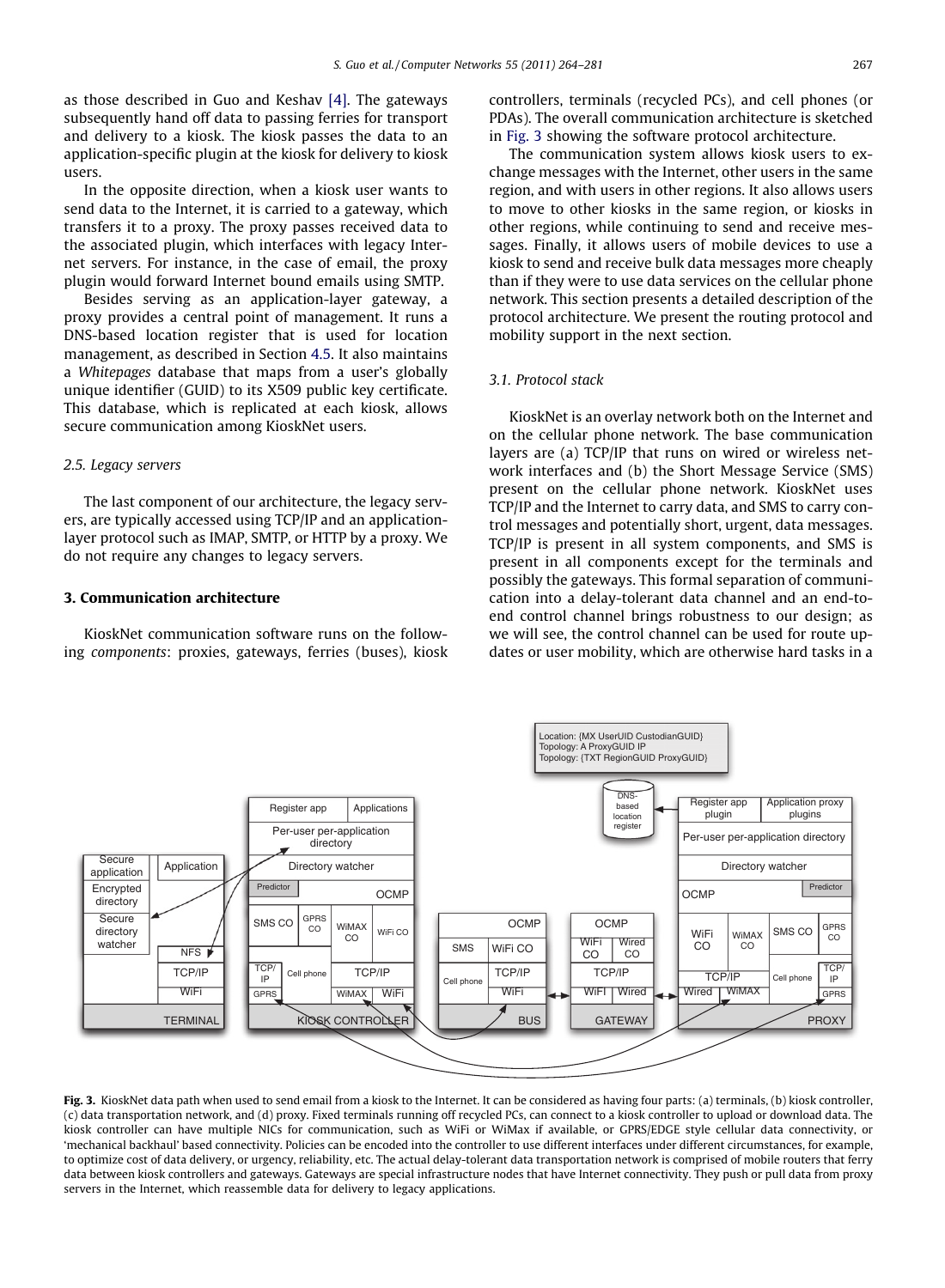purely delay-tolerant environment. The SMS control channel itself can run either off a cellular data card, or even a GSM cell phone mounted as a modem Oliver [\[5\]](#page-16-0). Using SMS instead of a data connection over GPRS is simpler because nodes can then directly exchange low-bandwidth information with each other using phone numbers, and do not have to deal with dynamically assigned IP addresses or bypassing NATs.

All components except for handheld devices and terminals also run the Delay-Tolerant Networking (DTN) overlay provided by the DTN reference implementation Demmer et al. [\[6\]](#page-16-0). DTN provides a disconnection-tolerant end-toend transport layer. Unfortunately, the reference implementation lacks some important features:

- It does not support selective flooding within a disconnected region.
- It does not support users who move from one kiosk to another.
- It does not provide the ability for a kiosk controller, mobile device, or proxy to use application-specific policies to choose from one of many network interfaces.
- It does not provide application-specific plugins at the proxy to allow seamless interconnection with legacy servers on the Internet.
- It does not support a cellular network based control plane.

To address these issues, we did two things. First, we modified the DTNRG's DTN 2.0 reference implementation to add selective flooding mobility support. Second, we designed and implemented the opportunistic connection management protocol (OCMP) Seth et al. [\[3,7\],](#page-16-0) which runs on top of DTN and other available network connections. OCMP is a disconnection-tolerant, policy-driven session layer that runs over both DTN and standard TCP/IP communication paths, and allows applications to choose different network interfaces for different application-data units. It allows application-specific plugins to execute at the proxy to interact with legacy servers. OCMP also provides a cellular phone network (SMS)-based control channel. Each type of available communication path is modeled as a connection object (CO) within OCMP. For instance, the DTN and SMS paths are encapsulated as a DTN CO and SMS CO respectively. There are similar COs for a TCP connection bound to each type of NIC (GPRS/EDGE, WiMAX, dial-up, etc.).

OCMP allows a policy manager to arbitrarily assign bundles to transmission opportunities on COs. This scheduling problem is complex, because it has to manage many competing interests: reducing end-to-end delay, while not incurring excessive costs, and maximizing transmission reliability. We do not know of an adequate solution to the general problem. Therefore, in the current implementation, we merely send application-specified 'urgent' data on an always-on connection (if that is available) and other data on the mechanical backhaul CO. We also allow applications to designate certain data items to be sent on the SMS CO. The design of our system, however, allows the use of more sophisticated scheduling policies without changing the rest of the system.

## 3.2. The SMS connection object

An interesting aspect of KioskNet's communication stack is its support for an 'SMS-NIC', which is encapsulated by the SMS CO. The SMS-NIC allows KioskNet components to communication over cellular networks. Note that SMS is provided natively by the GSM voice sub-system and does not require a user or kiosk operator to subscribe to (typically expensive) data services. Messages that are passed to the SMS CO are fragmented into small (approximately 135 byte) pieces and sent as SMS messages to another SMS-enabled KioskNet component (which could be another kiosk controller, a ferry, or the proxy). The SMS-NIC at the receiving component then collects the SMS messages and reassembles the original message. Although SMS is known to be slow and limited in message size, it provides a low-bandwidth and low-delay control channel.

The SMS-NIC has many potential uses in the KioskNet architecture, which we are only just beginning to exploit. We currently plan to utilize the SMS-NIC to register new users at the kiosk synchronously with the proxy and to signal that a user has changed kiosks. We also plan to utilize the SMS-NIC to relay location updates from a mobile ferry to the Internet. The current GPS position of a ferry can be sent as a single SMS message to the proxy. This would allow us to alert operators to ferry failures, scheduling delays, or problems that may effect subsequent ferries. Finally, the SMS-NIC can be used to provide end-to-end security between kiosk users and third party services outside of the KioskNet system. For example, banks, private websites, etc. could integrate the SMS-NIC to allow Kiosk-Net applications to establish end-to-end cryptographic session keys. The session keys could then be used to encrypt data for transport over mechanical backhaul. The data would only be decrypted by the third party who issued the session key.

Support for sending SMS messages at kiosks can also be used to notify users when data arrived at their local kiosk. This removes the need for users to frequently check for new emails and other data, it reduces overall contention for a kiosk, and allows a single kiosk to serve more users. We currently support user notification through specific directory API configurations.

We now examine the protocol architecture in more detail. It is easiest do so 'right-to-left', that is, starting at the proxy, and working our way back to a terminal or cellular phone.

#### 3.3. Proxy

Working our way down from the top (and, for the moment, ignoring the 'register' application plugin), note the presence of one or more application plugins. Each such plugin is responsible for communication with a legacy server on the Internet. Examples of such plugins are those responsible for communicating with Flickr, FTP, and You-Tube. A plugin interacts with legacy servers using standard TCP/IP. To communicate with OCMP, however, it uses a 'directory API'. This essentially means reading and writing data to and from a per-user per-application directory. Data written by a plugin to a communication directory results in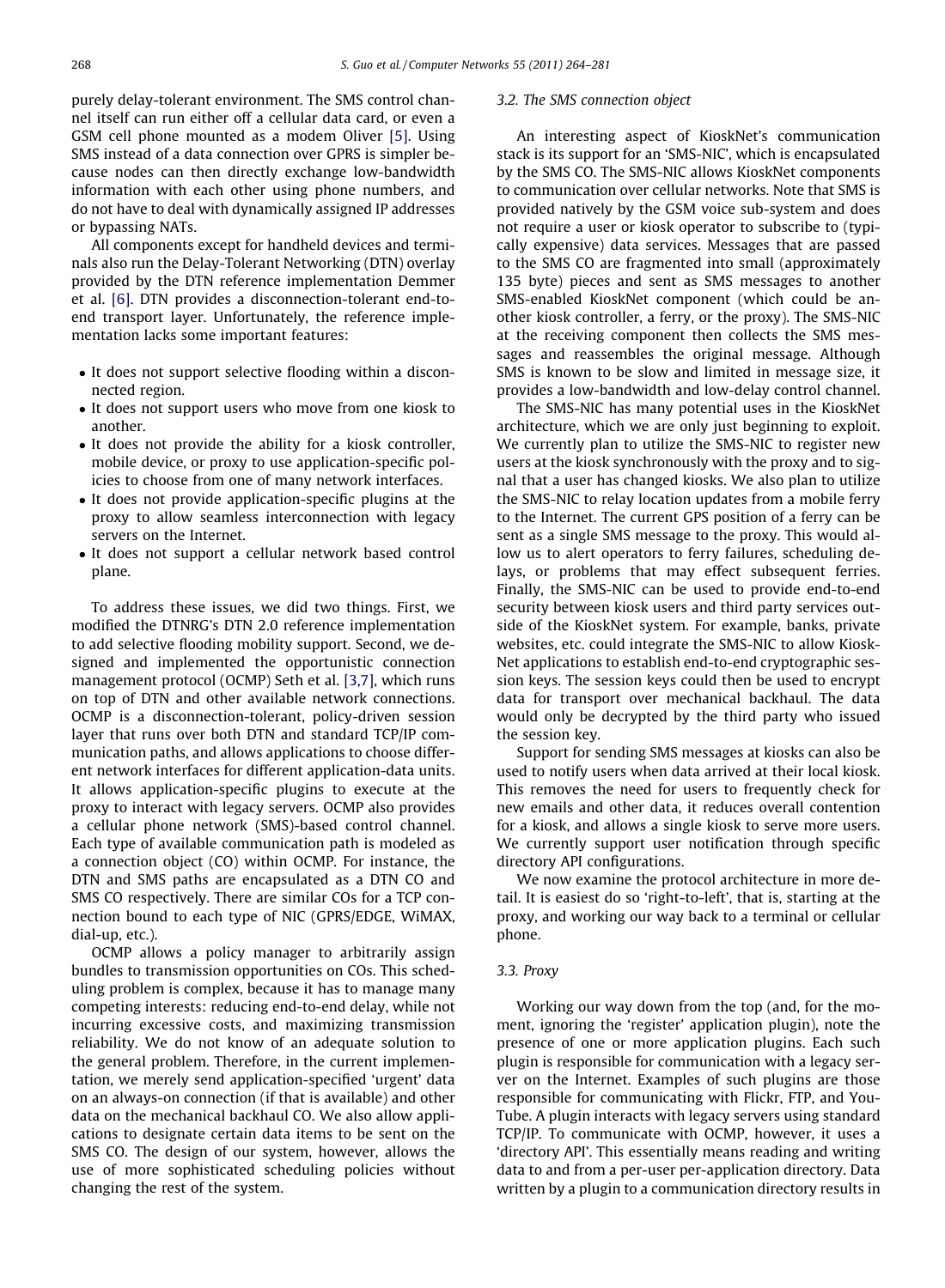eventual creation of an OCMP bundle that is then sent, using the best possible means, to a user. In the other direction, data arriving to the proxy from a particular user is demultiplexed into the appropriate directory, and the plugin is called to carry out application-specific forwarding actions on this data.

The directory API is implemented by a software component called a directory watcher. The watcher reads outgoing directories and, when it notices new data, calls OCMP to send the data. Similarly, it registers with OCMP to receive data on behalf of the plugins, and, when called by OCMP, writes data into the application-specific directories. Applications can specify configuration parameters, such as the quality of service they want from OCMP, to the directory watcher by writing to a configuration file in their communication directory. Details of this can be found in Seth et al. [\[3\]](#page-16-0) or in online documentation.

The directory watcher sends and receives data using the OCMP session layer. Essentially, OCMP allows data to be sent and received over one or more connection objects (COs). Each CO wraps a connection, which could be TCP/IP, DTN, or SMS. Unlike socket communication, where the loss of a communication socket is fatal, OCMP assumes that COs are ephemeral. Thus, it stores data, in the form of bundles, in a local file or database, and, when it is alerted to the availability of CO, establishes a connection path to the OCMP destination, and transmits bundles on the CO. A special design feature of OCMP is that it takes application policies into account when allocating bundles to COs. For example, an application may ask some data to be sent with high priority. This could result in OCMP assigning the bundle to an SMS CO. As mentioned earlier, the general problem of allocating bundles to COs is an open problem, and, in current work, we use simple heuristics to allocate bundles to COs.

Because of the clean separation between the OCMP layer and COs, it is possible to easily add new COs to Kiosk-Net. In the current system, we support the DTN, GPRS, and SMS COs. We can, but have not yet, added support for longrange WiFI and WiMAX COs. A WiMAX CO, for example, would allow direct communication between the proxy and a kiosk controller (even with WiMAX, we may still want to use a proxy, so that low-priority bulk data is sent using DTN at low-cost).

In addition to the scheduling of bundles over COs, the proxy is also responsible for some DTN routing. Specifically, the proxy has to choose which gateway to send a DTN bundle in order to achieve a performance goal such as delay minimization, or fairness maximization Guo and Keshav [\[4\]](#page-16-0). To do so, the proxy uses the location register (described in Section 4.5) to determine which kiosk a user is currently located. It also implements a scheduler that uses knowledge of bus schedules to make the best possible scheduling decision. Instead of modifying the DTN routing protocol, we decided to make the DTN CO a simple stub that accepts bundles and sends them to a corresponding DTN stub on a gateway. This removes the routing decision from DTN. Also, this means that we do not need to run DTN on the proxy.

Finally, note that SMS and GPRS functionality is provided on the proxy by a recycled cell phone that appears as a serial device to the proxy.

#### 3.4. Gateway

The protocol stack at a gateway is relatively simple. Essentially, it is just a standard DTN stack, with the exception of the DTN stub application, which provides one-toone communication with a DTN CO running at a proxy. All bundles arriving at the DTN protocol stack are given to the DTN stub, which forwards them to the DTN CO at the proxy. Similarly, bundles scheduled to that particular gateway by the scheduler at the proxy are sent by the CO to the DTN stub at the selected gateway. Note that the DTN implementation at the gateway is modified to support selective flooding with metadata exchange.

# 3.5. Ferry

The protocol stack at a bus or ferry is even simpler than at a gateway, because it does not even require a DTN stub. We allow buses to use SMS using a recycled cell phone, though, as of now, we do not have any applications that require or use this functionality.

#### 3.6. Kiosk controller

The kiosk controller needs to support shared wired, wireless and SMS connections. Moreover, it serves as a point of shared access for terminals. Note that, in keeping with its role as an OCMP endpoint, its protocol stack mirrors that on the proxy.

Working our way from the top again (and, for the moment, ignoring the register application and the kiosk agent), we note that the kiosk controller supports several applications, which are the applications that are used by terminal users, or the kiosk franchisee. Each such application places data it wants to send or receive in a per-user per-application communication directory, as at the proxy. Again, as at the proxy, a directory watcher serves as an intermediary to carry data to and from OCMP.

We envisage that a kiosk controller is likely to be multiply connected, using both DTN on buses, as well as Wi-MAX, GPRS, and SMS. Each such mode of connectivity at the kiosk is associated with a CO, and OCMP is used to multiplex bundles to and from the COs as and when they are available. Note that the GPRS and SMS functionality is obtained from a cellular data card or a cell phone (typically a recycled cell phone), and the other functionality comes from either the DTN CO running on top of TCP/IP and WiFi, or from a WiMAX CO running on a WiMAX NIC. At the current time, we have not implemented the WiMAX CO.

It should be clear that this arrangement allows an application running on the kiosk controller to use either a bus, or a fixed link, or SMS to communicate with the proxy, and thence to legacy servers.

We now turn our attention to how the kiosk controller supports terminals. Terminals mount communication directories using NFS and run applications locally. Thus, applications running on the terminal simply need to read and write from communication directories using NFS, as shown (we will discuss secure applications shortly).

We now return to the register application. This application is needed for mobility support. Essentially, when a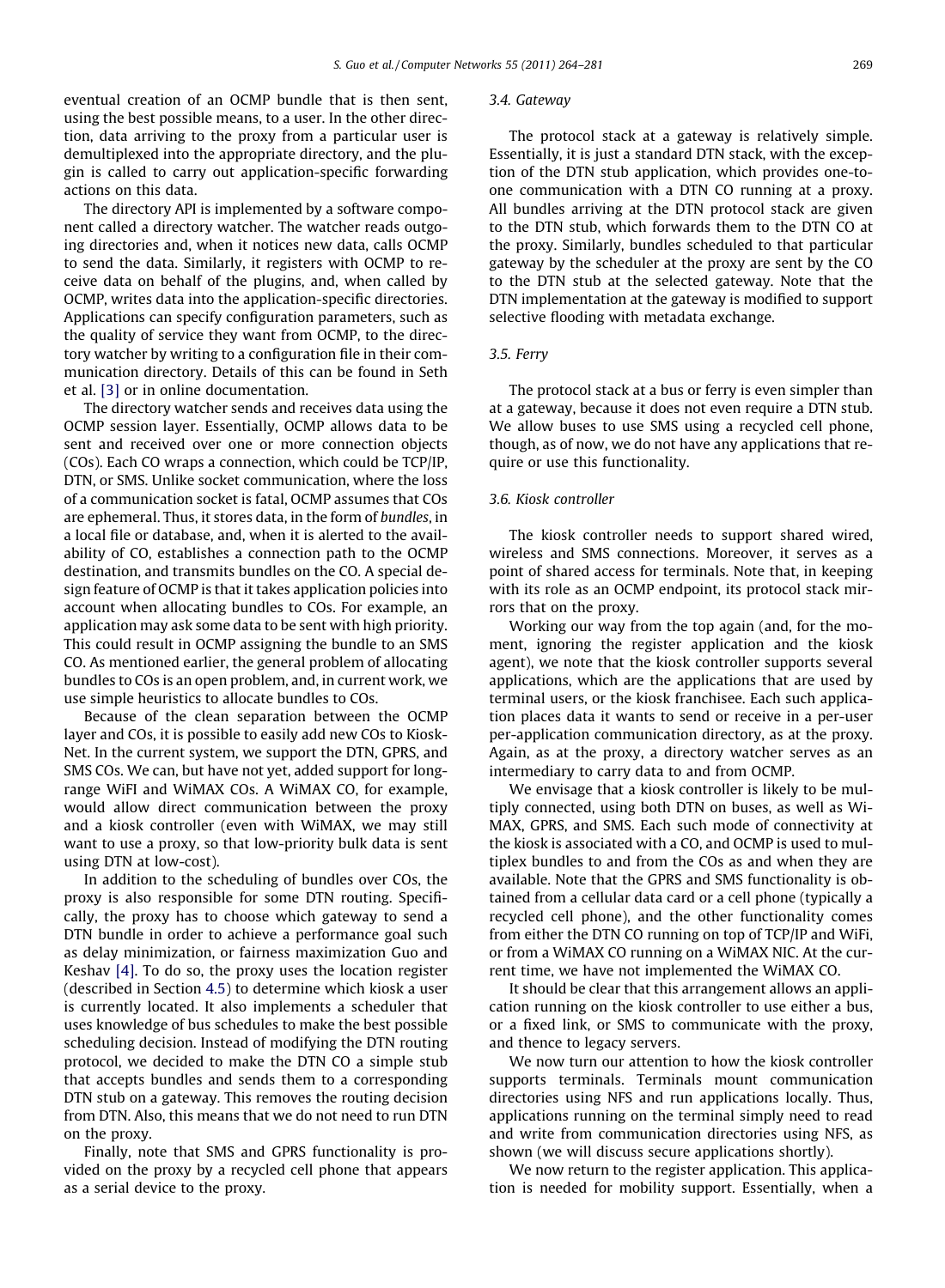user is either created at a kiosk, or moves to a new kiosk, we need to tell the location register in the Internet of its new location. We do so by means of the register application, which communicates with a corresponding plugin at the proxy. More details on user registration can be found in Section 4.5.

# 3.7. Terminal

The terminal runs two types of applications: secure applications and insecure applications. Insecure applications use NFS to write to the communication directory on the kiosk controller, as if they were running on the kiosk controller. Secure applications cannot write to the shared directory because unencrypted data written to a directory on the kiosk controller could be snooped on by the kiosk owner. To prevent this, a secure application must encrypt data with the public key of the destination before writing it in the kiosk's communication directory. We use directories, again, to hide the tedious details of security from the application. Instead, the application merely writes data to a 'secure' directory on the terminal's own secure (encrypted) file system (this is also hosted by the kiosk controller, but unreadable by the kiosk owner). Data written to this directory is noticed by a directory watcher, that encrypts the data, and then writes it to the kiosk controller's communication directory. In the reverse direction, when the user logs into the terminal, the directory watcher scans the communication directory on the kiosk controller. Any data found there is decrypted using the user's private key, and placed in its secure directory for consumption by the secure application.

More details of the underlying security protocols can be found in Section 5.

# 4. Data transport

#### 4.1. Naming

As a preamble to the discussion on routing we describe the naming mechanism used in the KioskNet. Note that KioskNet uses name-based forwarding. Therefore, every name is also an address. To avoid confusion, we call them both 'Globally Unique IDentifiers' or GUIDs.

Each user and node in the DTN has a unique user GUID and node GUID respectively. The user GUID is of the form: username.kioskname.regionname.organizationname.kiosknet.org and node GUID is of the form nodename.regionname.organizationname.kiosknet.org. User GUIDs are generated when the user first registers at some kiosk, and remain the same irrespective of whether the user moves to other locations subsequently. Thus, GUIDs are essentially the same as having flat names, but the hierarchical nature guarantees uniqueness even in the absence of Internet connectivity. Besides, as we will explain later, hierarchical names can be stored in the DNS to handle certain mobility scenarios, otherwise we would have had to use DHTs or other distributed storage and retrieval mechanisms.

In addition to GUIDs, OCMP allows a particular application to be identified by appending the ''/application name" suffix to the GUID. We have implemented limited support for wild cards. Any one field in the GUID can be replaced by  $a^*$ " character and will match any string. For example "admin.\*.region5.uw.kiosknet.org" will send a bundle to all users called admin on any kiosk in region 5 of the uw organization. Similarly ''.kisok1.region1.uw.kiosknet.org" will send a bundle to all users in kiosk1. This functionality is essential for propagating database updates or software updates. We hope to support more extensive forms of wild cards in future releases.

The KioskNet routing algorithm is responsible for deciding how bundles make their way from a source to a destination, where the source or destination could be a user at a kiosk or a legacy server in the Internet. We consider three cases for routing: routing between kiosks within a single disconnected region, routing to and from a legacy server, and routing between kiosks in different regions. In this section, we assume that users are not mobile; routing in the presence of mobility is described in Section 4.5.

#### 4.2. Routing within a disconnected region

Measurements show that a ferry can transfer several tens of megabytes of data to and from a kiosk as it passes by, and it can store tens of gigabytes of data on its hard drive. This motivates the use of flood-based routing to trade off over-the-air bandwidth and storage for system reliability and ease of routing.

In naive flooding, a kiosk or a gateway transfers all its data to every ferry that passes by, and accept data from every ferry. Clearly, this redundancy maximizes the probability of bundle delivery, while eliminating routing decisions altogether. An added benefit is that with flooding, communication between kiosk users in the same region does not require a bundle to go to the proxy. Finally, flooding reduces the amount of configuration at deployment time, making our system easier to deploy.

We avoid the obvious inefficiencies with naive flooding using the following optimization: Kiosks and ferries exchange metadata before data is transferred from a ferry to a kiosk. This lets the ferry know which users are present at a kiosk, and what bundles they have already received. A ferry only transfers bundles not previously received at that kiosk, and for a user currently present there. $<sup>2</sup>$ </sup>

The metadata exchange protocol ([Fig. 4](#page-7-0)) has five steps. In the first step, the ferry sends a Hello message to initialize communication. In the second step the kiosk controller transfers a list of user GUIDs registered at the kiosk. The ferry keeps all pending bundles in a series of lists. Each list contains bundles destined to a different destination and the set of lists are stored in a hash-map keyed by the destination GUID. Hence upon receipt of the registered GUIDs the ferry will extract the corresponding lists and concatenate them before transmitting them to the kiosk. This means the filtering of bundles can be done in  $O(n)$  time

 $2$  Note that this optimization prevents the use of a kiosk as an intermediate transfer point between two ferries. We expect this to be unnecessary for most deployments.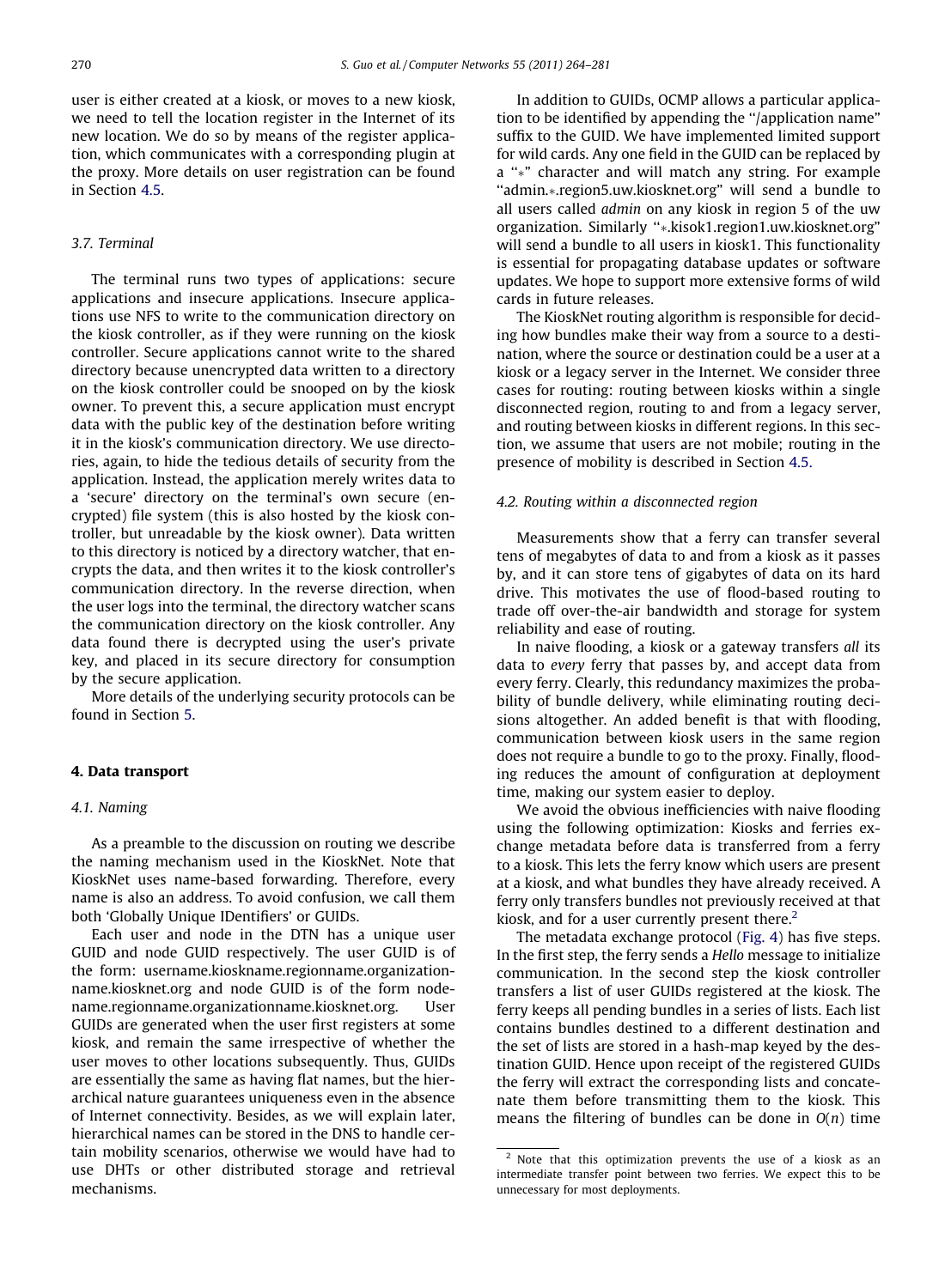**Bus** 

<span id="page-7-0"></span>with respect to number of GUIDs. In the fourth step, the kiosk controller determines which of the bundles it does not already have, and requests them from the ferry. In the fifth and final step, the ferry transfers these bundles to the kiosk controller. No metadata exchange is required in the reverse direction: a kiosk transfers all its bundles to every passing ferry. Note that metadata exchange is not carried out between a ferry and a gateway: all gateways accept all bundles.

We found that significant performance bottlenecks arose during these opportunistic intervals of data transfer. A detailed analysis is given in Oliver and Falaki [\[8\]](#page-16-0).

We now describe intra-region routing in more detail. Consider a bundle with bundle ID B that is to be sent from user  $U_1$  at kiosk  $K_{11}$  to user  $U_2$  at kiosk  $K_{12}$ , with both kiosks in region 1. The bundle's destination field is set to  $U_2 \cdot K_{12}$ and kiosk  $K_{11}$  gives it to every ferry that passes by. When one of the ferries goes past kiosk  $K_{12}$ , during the metadata exchange, the kiosk tells the ferry that it has user  $U_2$ , and the ferry tells the kiosk it has a bundle with ID B for  $U_2$ at the kiosk. The kiosk checks if  $U_2$  has already received this bundle, if not, the bundle is transferred to the kiosk, and subsequently given to  $U_2$ . If another ferry with B goes past  $K_{12}$ , during metadata exchange it will find that  $K_{12}$  has already received B, and filter it from the queue. If for any reason, the first ferry fails, the second ferry will find that B did not reach  $K_{12}$ , and can deliver the bundle. This demonstrates how flooding increases reliability. Note that extra copies of  $B$  in the system eventually time out and are deleted.

#### 4.3. Routing between kiosks and the Internet

We first consider routing in the Internet to kiosk direction. Data from legacy servers destined for kiosk users reaches the user's region's proxy in one of two ways. Either the user tells a legacy server to send ('push') data to the proxy (for instance, by registering the proxy as its mail or instant messenger server), or an application-specific proxy plugin pulls data from the Internet on behalf of the user. This data is then sent to one or more of the gateways to be given to all ferries that go past the gateways.

Proxies are located in bandwidth-rich data centers, but gateways are connected to the Internet typically using slow dial-up or DSL links. Given that the link between the gateways and the proxy is the bottleneck, ideally the proxy should choose only one gateway in the region to send each bundle to, rather than flooding it to all the gateways in the region. If the schedules of ferries are known to the proxy, we have developed a routing and scheduling algorithm at the proxy that can choose the best gateway for each bundle and decide the order in which they are sent in a way that minimizes the overall delay Guo [\[9\].](#page-16-0) Moreover, this algorithm can also enforce arbitrary bandwidth allocation among kiosks. If bus schedules are not known (which is the usual case), then the proxy has no choice but to flood it to all the gateways, and this is our currently implemented solution.

We now describe intra-region routing in more detail. Consider a user  $U_1$  at kiosk  $K_{11}$  in region 1, that receives data at its proxy  $P_1$ . When data arrives at the proxy, the

Fig. 4. Meta Data Exchange protocol.

Initialization Registered GUIDS Filtered **Bundle List** Required **Bundle List** Required **Bundles** 

OCMP application plugin translates from the applicationspecific user ID to the user's KioskNet GUID. For instance, a user with email address u@kiosknet.net may be translated to [U11.K11.Region1.egov.kiosknet.org](http://U11.K11.Region1.egov.kiosknet.org). The data is encapsulated into an OCMP bundle B and this destination address is added to the header. The OCMP bundle is issued to the DTN CO (Connection Object) to be transmitted to the gateway. Each ferry passing by the gateway is given B. Subsequently, the metadata exchange and bundle transfer happen exactly as described in Section 4.2 and the bundle is eventually received at the kiosk K11.

We now consider routing in the kiosk to Internet direction. When a user at a kiosk wants to send data to the Internet, OCMP creates a bundle with a destination GUID set to the GUID of the region's proxy. The bundle is either sent directly to the proxy on a TCP or SMS connection, or flooded using DTN CO. If DTNCO is used, then the bundle is given to all passing ferries, which transfer it to all the gateways within their reach. The gateway is configured with the host name of the proxy and uses DNS to get and IP address. On receiving a bundle whose destination GUID is the proxy, a gateway first sends the bundle header to the proxy. If the proxy has not yet received the bundle (from another gateway in the region perhaps) then it asks the gateway to transmit the entire bundle. Unlike the Meta Data Exchange described in Section 4.2 this protocol has to be run upon receipt of every packet as there is not pre-computed list of pending bundles on for the gateway-proxy link. At the proxy, the OCMP daemon receives the bundle, and passes it to a application-specific plugin for further processing. For example, an OCMP bundle given to an email application plugin would be sent to its eventual destination using SMTP.

#### 4.4. Routing between kiosks in different regions

We allow users at kiosks on one region to send data to users at kiosks in other regions. This is expected to happen rarely, yet may be critical for some applications. To do so, at the sending region, bundles are flooded to reach that region's gateways, which transfer them to the destination region's gateways, where flooding delivers them to the appropriate kiosk. This can be viewed as a composition of the techniques described in the previous two subsections.

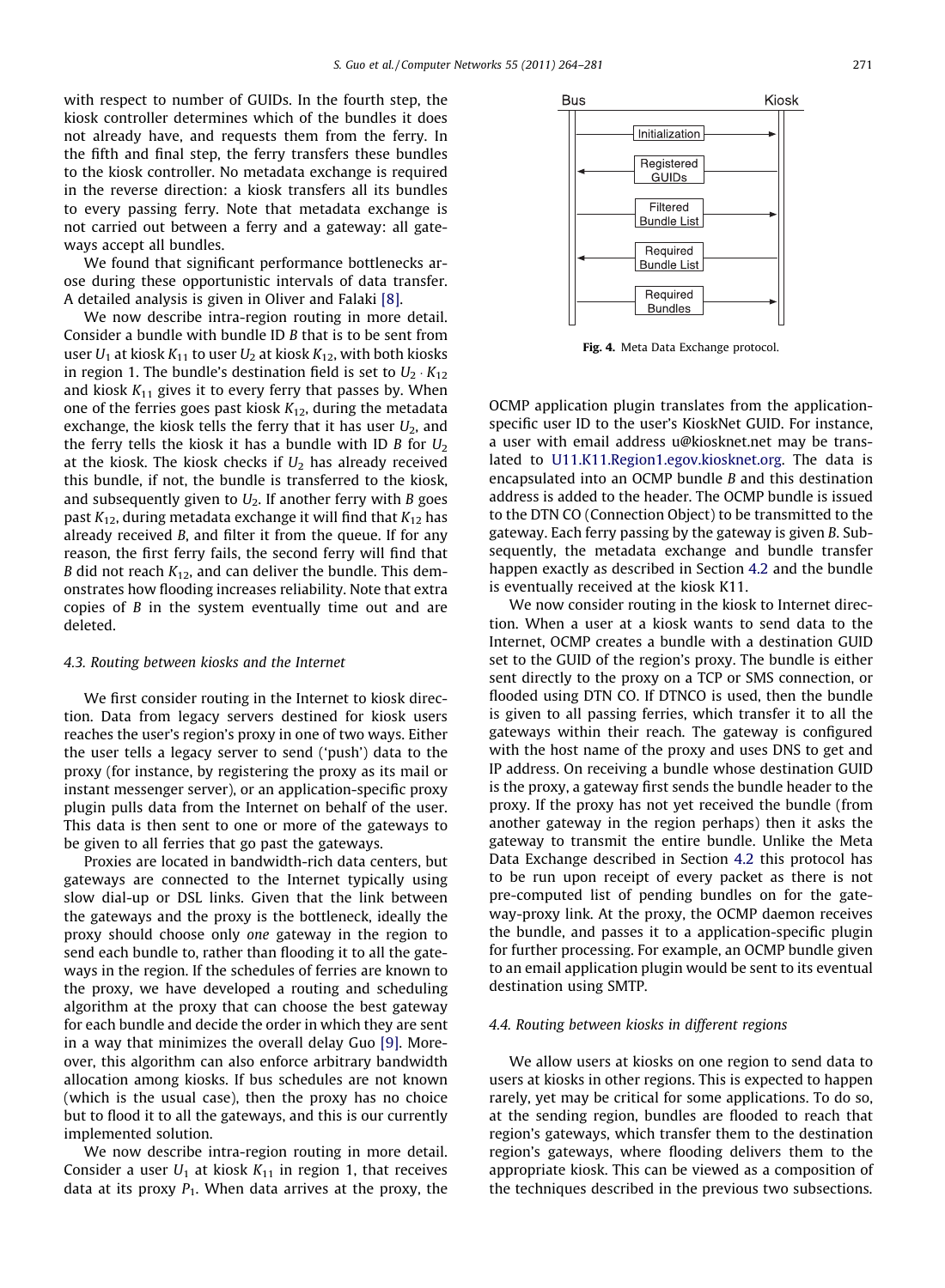More precisely, we now consider the case where user  $U_1$ at kiosk  $K_{11}$  in region 1 wants to send a bundle B to user  $U_2$ at kiosk  $K_{21}$  in region 2. B's destination field is set to the  $U_2$ 's GUID and the bundle is flooded to all the gateways and kiosks in region 1 as described earlier. Because  $U_2$  is not present at any kiosk in region 1, and this fact is discovered during metadata exchange, the ferry does not transfer any bundles to any of the kiosks in region 1. Ferries do not carry out metadata exchange with gateways, and so all gateways get all bundles. On receiving B, a receiving gateway uses the bundle's destination field to determine the destination region. If the destination region was not the same as the source region then we need to transmit the bundle to the gateways of the remote region via the internet. In our initial design we use DNS to map from the destination region to the set of gateways (see Section 4.5). This allows a source region gateway, to transfer the bundle to all the gateways in the destination, from where it is subsequently flooded (we need to send to all the destination region gateways because the source region gateway does not know which destination region gateway is the best choice, or indeed a correct choice, to reach a particular kiosk). Although this scheme is correct, it is inefficient in two ways. First, the source gateway needs to send multiple copies of the same bundle over a bottleneck link. Moreover, it prevents the destination region's proxy from choosing the best gateway to reach a particular kiosk. Therefore, in the current release of our software we have the source region send the bundle to the destination region's proxy, instead of directly to a destination region gateway. We describe this in more detail in Section 4.5.

## 4.5. Support for mobility

KioskNet users will want to send and receive data from the nearest available kiosk as they move from place to place. This mobility is essentially offline, without the requirement to preserve transport sessions as users move, but to relocate data to their new point of attachment. This subsection describes how KioskNet supports this functionality.

#### 4.5.1. Globally unique IDs

The key to supporting mobility is to decouple identifiers from locations. Each KioskNet user has a hierarchical location-independent globally unique ID (GUID), as described in Section 4.1. Though hierarchical in form, the GUID is location-independent and signifies the home location of the user, that is, the kiosk owner who created the public key for that user. In other words, it behaves as a flat name as far as mobility is concerned. The current location of a user, or, more precisely, the current location from which the user would like to pick up bundles (also called its 'custodian'), is the kiosk identified by a Node GUID (and these are assumed to be static). Users are also allowed to register with multiple custodians in the same region. Since flooding based routing is used, all matching custodians receive the data.

# 4.5.2. DNS-based location register

An Internet-based global DNS-based location register stores translations from each GUID to the GUID of its current kiosk location. This is a generalization of the classical name-to-address translation. The location register also stores, for each region, the set of gateways for this region and their IP addresses. It also stores the IP address of each region's proxy.

When a user is created, or comes to a kiosk that is not its 'home' kiosk, he or she registers with the kiosk. This causes the user's GUID to be added to that kiosk's list of users. Moreover, if this is a new user, or if the user has moved to a new region, the 'register' application on the kiosk controller creates a REGISTER message with the user's GUID and the kiosk's GUID. This REGISTER message is sent to the corresponding plugin on the proxy, which updates the location register with the new kiosk location of the user. This allows the location register to keep track of the current region of every user, albeit with some delay.

#### 4.5.3. Routing to a user who has moved

We consider two cases: a 'near move' where the user moves to another kiosk in the same region (this is expected to be the common case), and a 'far move' where the user moves to another region (this is expected to be a rare event). Note that we do not support far moves in the current release: this description below is, therefore, a paper design.

Near mobility: Near mobility is straightforward: when the user registers with the new kiosk, it becomes part of that kiosk's metadata exchange with a ferry. Thus, bundles destined for that user are received by the new kiosk, and subsequently delivered to that user. Note that if a user moves from one kiosk to another kiosk in the same region, he or she starts receiving bundles immediately. This is because bundles sent to that user are flooded within a region, and a ferry delivers all bundles to the kiosk(s) at which the user is registered. Thus, in-region mobility is seamless. Indeed, because storage is cheap, a user can choose to register at more than one kiosk, and can pick up bundles from any kiosk at which a registration exists: unclaimed bundles are automatically garbage collected when their time-tolive expires.

Far mobility: Far mobility is much harder to handle. We consider three sub-cases, depending on whether the source of the data is another kiosk in the same (new) region, a legacy server on the Internet, or a kiosk in another region.

When a user registers with a kiosk in a new region, its GUID is added to the list of registered users at that kiosk. Therefore, it is able to receive bundles from other kiosks in the same region using flooding and metadata exchange, as usual. This handles the first sub-case.

We now consider the case when the source of data is a legacy server on the Internet. In the current version of our software, this data is received by an application plugin at the original proxy associated with that user. Before forwarding it to a gateway, the proxy checks the location register to find the new region of the user (if any) and the set of associated gateways. It then floods a copy of the data to each gateway in that region, because it does not necessarily know which gateway can reach which kiosk. $3$  This is correct, but inefficient.

<sup>&</sup>lt;sup>3</sup> Of course, if a kiosk is also a gateway, then the proxy can send data directly to the kiosk.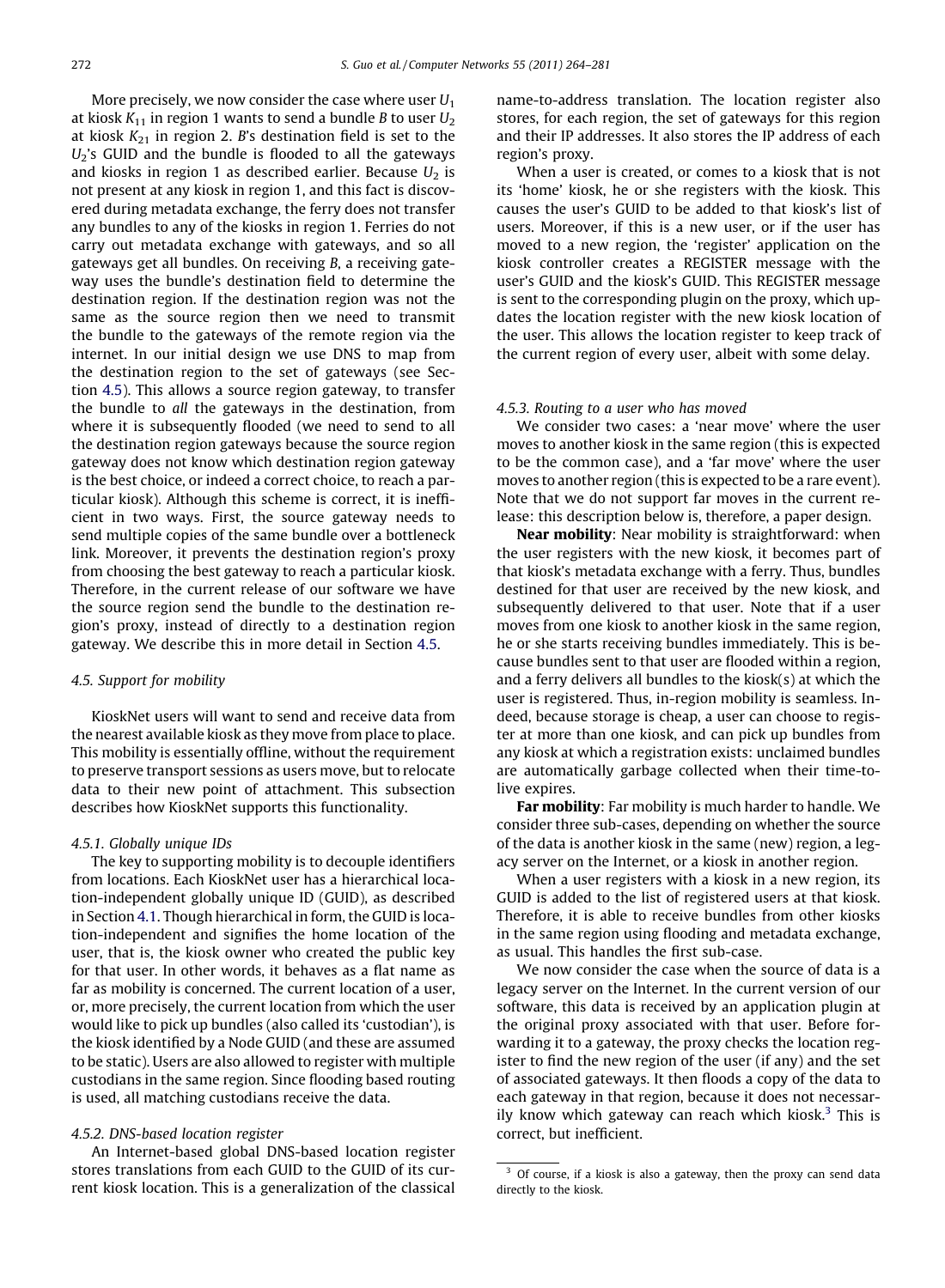In future versions, we plan to remove this inefficiency by allowing users to switch proxies as described next. When a proxy gets a REGISTER message from a user whose GUID's name hierarchy identifies it as a non-local user, the proxy instructs the proxy for the previous region of that user (which it determines from the location register) to transfer the user's OCMP state to itself. This allows the new region's proxy to fetch and receive data on behalf of the user. This additional processing allows a user who has moved to a distant region to use a nearby proxy, instead of having to use a distant proxy. When a user needs to receive data from the Internet, therefore, it is received by the new proxy. This data is sent using OCMP and DTN to a gateway in the new region, and then flooded, as usual, within the region.

The third sub-case is when a user who has moved to a far region is to receive data from another region. This is not supported in the current version of our system. In a future version, we will support it as follows: When a gateway gets a bundle, instead of always giving it to the local proxy's DTN bundle agent, it looks up the bundle's destination field in the location register to find out whether the bundle should be sent to the region's own proxy, or a distant proxy. If the destination is the region's own proxy, then it forwards the bundle to that proxy, as usual. Otherwise, it uses DNS to find the IP address of the proxy to which it should send a bundle, and sends the bundle to that proxy. Bundles that arrive to a proxy from a remote gateway are handed to the OCMP scheduler for transmission to the best gateway, as decided by the algorithm in Guo and Keshav [\[4\].](#page-16-0)

Note that if a user moves from one region to another region, bundles will be sent to the wrong region until the DNS back end is updated. Although this is a problem, we anticipate that its effect will be small in practice because inter-region travel is likely to be rare. Besides, if an SMS CO is available, the interval from the time the user registers its new location to the time that the back end is updated will be small. If neither assumption holds, we need a way to forward wrongly routed bundles. A protocol to do so is described in Seth et al. [\[3\]](#page-16-0), but we have not implemented this algorithm in our current implementation.

# 5. Security architecture

We would like KioskNet to be secure enough to serve as the basis for secure transactions that arise in applications such as rural banking, microfinance, tax and bill payment, and land registry. This requires it to meet the requirements of four distinct groups:

- KioskNet Franchisers: Franchisers, usually non-governmental organizations (NGOs) deploying KioskNet, are concerned with the integrity of their KioskNet components (gateways, ferries, kiosk controllers and proxies) and would want to detect, if not prevent, the misuse of their infrastructure by any of the entities named below, including competing franchisers.
- KioskNet Franchisees: Franchisees (i.e. kiosk operators) are concerned with the security of their kiosk terminals

and would want protection against malware. Franchisers can trust franchisees to issue credentials to users (usually in exchange for a fee), but cannot trust them with user data. In other words, franchisers can create users, but once created, should not be allowed to snoop on user data.

- KioskNet Users: Users are concerned with the confidentiality and integrity of their data despite using untrusted ferries and snooping kiosk operators.
- Application Service Providers: Depending on the type of service they provide, application service providers (ASPs) would want franchisers to guarantee the integrity of their software when deployed on a KioskNet.

We satisfy these requirements through a combination of standard cryptographic techniques. In particular, we extensively use a Public Key Infrastructure (PKI) to encrypt data and authenticate users. Although well known, PKI has often been thought to be too hard to deploy in the field. In our case, because every KioskNet user and role is a part of the same system, we have a 'closed universe' with a single trusted root certificate authority, i.e. the University of Waterloo. This greatly simplifies the problem. Thus, all the entities named above are issued unique credentials including a 2048-bit RSA private key and a corresponding public key certificate signed by a chain of trust that originates from the University of Waterloo.

#### 5.1. Certificates

All the entities named above are issued unique credentials including a 2048-bit RSA private key and a corresponding public key certificate. Public key certificates are issued and signed hierarchically, forming chains in the standard fashion. That is, a secure central root CA server at the University of Waterloo certifies the public key of a trusted franchiser using its own private key. This signature is stored in the form of an X.509 certificate. Franchisers, in turn, issue certificates to their franchisees and ASPs operating in their region. Franchisees automatically certify users registered at their kiosks at the time of user creation. Similarly, all KioskNet infrastructural components, such as gateways and ferries, are issued unique credentials by the franchisers that maintain them. Public key certificates for users, franchisees and ASPs are periodically broadcast throughout a franchiser's region through the use of a public key database maintained at the proxy and replicated at all kiosk controllers. This allows secure messaging among the components and users without the need to query a central public key repository, which can be expensive in a disconnected environment. Even with 10,000 users, each with a 2 KByte X.509 certificate, this only takes 20 MBytes, which can be disseminated without too much trouble using KioskNet ferries.

# 5.2. Infrastructure integrity

The security of KioskNet infrastructure is ensured through the use of digital signatures on all remote commands and software updates issued by franchiser administrative personnel. We are mostly concerned with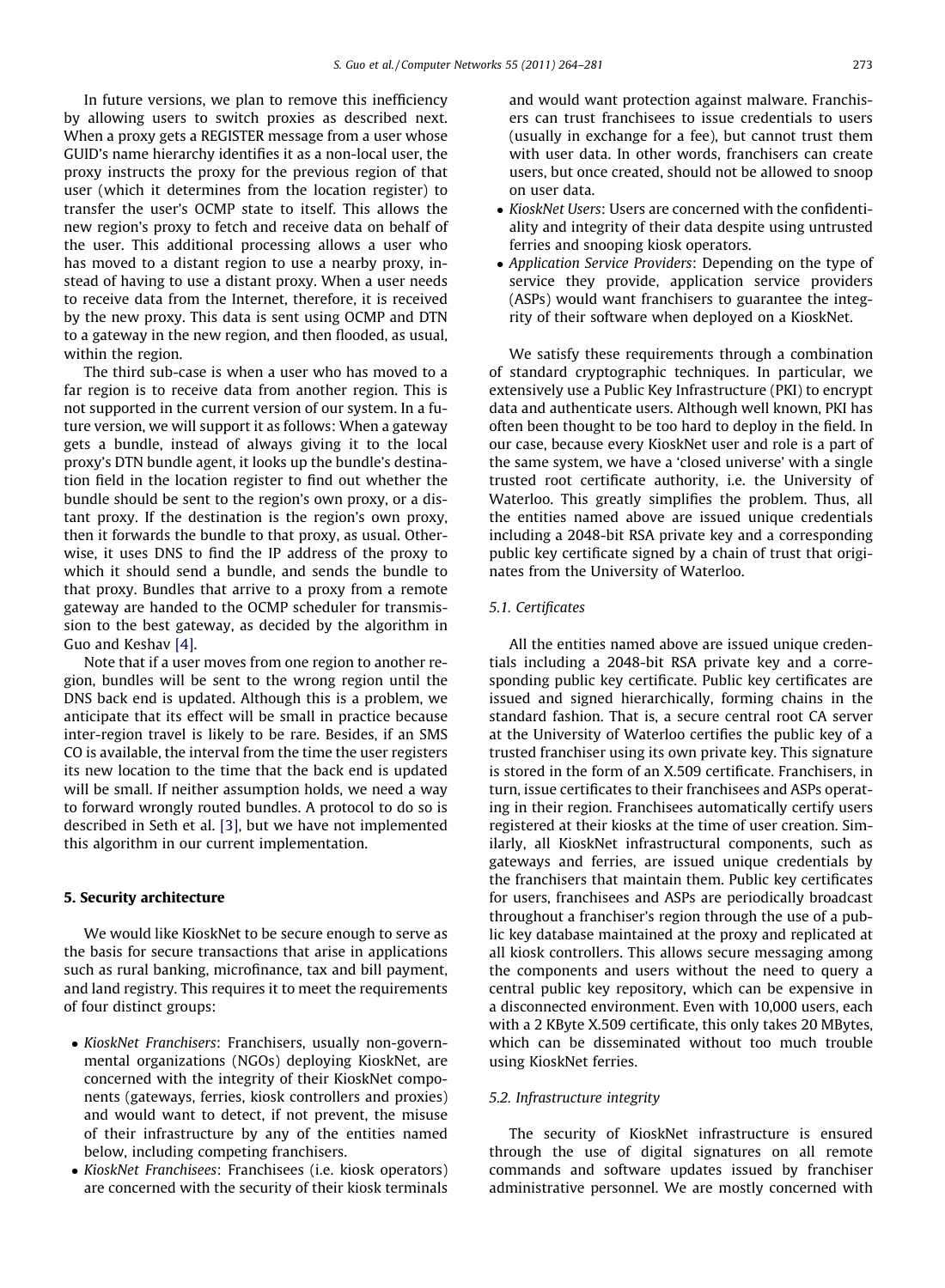attacks on kiosk controllers, because the devices on ferries and gateways are harder to attack, and, moreover, never see unencrypted user data. To prevent attacks on kiosk controllers, franchisees are not given root access to deployed kiosk controllers, preventing them from modifying the software on these systems. An encrypted root directory at the kiosk controller prevents attackers from removing the device's hard disk and accessing private information offline (e.g. mounting it on another Linux machine). Industry-standard practices such as the use of intrusion detection systems and firewalls can be additionally used to protect KioskNet components against remote attack through their network interfaces.

# 5.3. Protecting recycled PCs

Recycled PCs (or terminals) are protected against viruses and other malware by forcing them to boot from read-only disk images stored in tamper-evident kiosk controllers. Because only franchiser administrative personnel are permitted to update these disk images, franchisees can be assured of the integrity and security of the operating system and applications running on their kiosks.

The measures taken to protect rural kiosks described above also provide ASPs with assurance of the integrity of the platform their applications are deployed on. Additional security can be provided by ASPs issuing signed certificates for their application binaries, allowing users and franchisees to verify their integrity as required.

#### 5.4. User data protection

User data is never stored at a terminal. Instead, it is stored in kiosk controllers and is secured by creating encrypted virtual volumes for each user's home directory keyed with a user-specific file-system key. The file-system key is encrypted with the user's password, and this encrypted value (similar to the value in /etc/passwd) is also stored in the kiosk controller's file system.

A user's encrypted volumes are exported over NFS for mounting at kiosk terminals when users login with a valid Unix password at a terminal. Linux's Pluggable Authentication Module (PAM) is used to automate the decryption of these volumes when users login and their encryption when users log out. Users can transparently read and write to their encrypted home directories through our use of the Linux DM-Crypt disk encryption module. Because user data, including private keys, is stored in these encrypted home directories, even attackers with root access are unable to view or modify the data. We emphasize that the user does not need to remember their private key: instead, the user's private key is stored in the user's home directory, and the directory is encrypted with a key derived from the user's Unix password. Thus, the user only needs to remember his or her Unix password. This reduces the cognitive burden on potentially semi-literate users.

In the event that a user forgets his or her password, the file-system key used to encrypt the directory is also encrypted with the franchiser's public key, and safely stored with the franchiser. A user who forgets the account password needs prove his or her identity to the franchiser

to recover the file system encryption key. He or she is then given a new Unix account, and the password for this account is then used to re-encrypt the file-system encryption key. This allows for safe recovery from a lost password.

To support privacy for users who are not comfortable using passwords, we envision the use of biometric devices, such as thumbprint readers. We have not, however, incorporated these devices into our system.

#### 5.5. Communication privacy and integrity

In-flight user data that requires privacy and authenticity is encrypted and signed at kiosk terminals before it is transferred to the kiosk controller for forwarding to other KioskNet components along its way to the proxy. This ensures end-to-end security of user data, in that this data cannot be read, fabricated or tampered with while in transit within KioskNet.

Note that the traditional approach to ensuring end-toend secure communication, such as that used in SSL, is to use Public Key encryption to generate a shared secret and use it as a session key for ciphers such as AES. However due to the delay-tolerant nature of the network the time taken by the handshake necessary for generating a shared secret precludes this approach. Using Public Key encryption exclusively is also not feasible as it is computationally expensive for large data sizes. We therefore use AES-CBC with randomly generated 256 bit keys to encrypt data. This key is encrypted using the public key of the recipient and appended to the bundle. Hence recipients can decrypt the data by first decrypting the AES key using their own private keys.

When combined, the security measures described above serve to protect KioskNet against a diverse set of attacks, ranging from simple wireless packet sniffing to more sophisticated attacks that involve removing an KioskNet component's hard disk and booting it with a LiveCD to gain root access and read or modify the data stored in it.

More details of this solution can be found in Rahman [\[10\].](#page-16-0)

# 6. Operationalizing the infrastructure

#### 6.1. Terminal support

We allow recycled PCs with or without hard drives to boot over local ethernet from a kiosk controller. The recycled PCs are only required to have a BIOS and an ethernet card that supports PXE boot. A recycled PC downloads a Linux kernel from the kiosk controller using PXE and TFTP, and after the kernel is executed, mounts its root file system from the kiosk controller via NFS. To reduce the load on the kiosk controller, it only serves files; all applications are run locally on the recycled PCs. Since all program binaries are read-only, we can guarantee a virus-free environment. Alternatively, if a recycled PC has an operating system installed on its hard drive, a user can elect to boot into that system at boot time. Note that by placing all user files on the kiosk controller, which could even offer RAID storage, we reduce the dependency of our system on the PCs, allowing us to use even marginal hardware.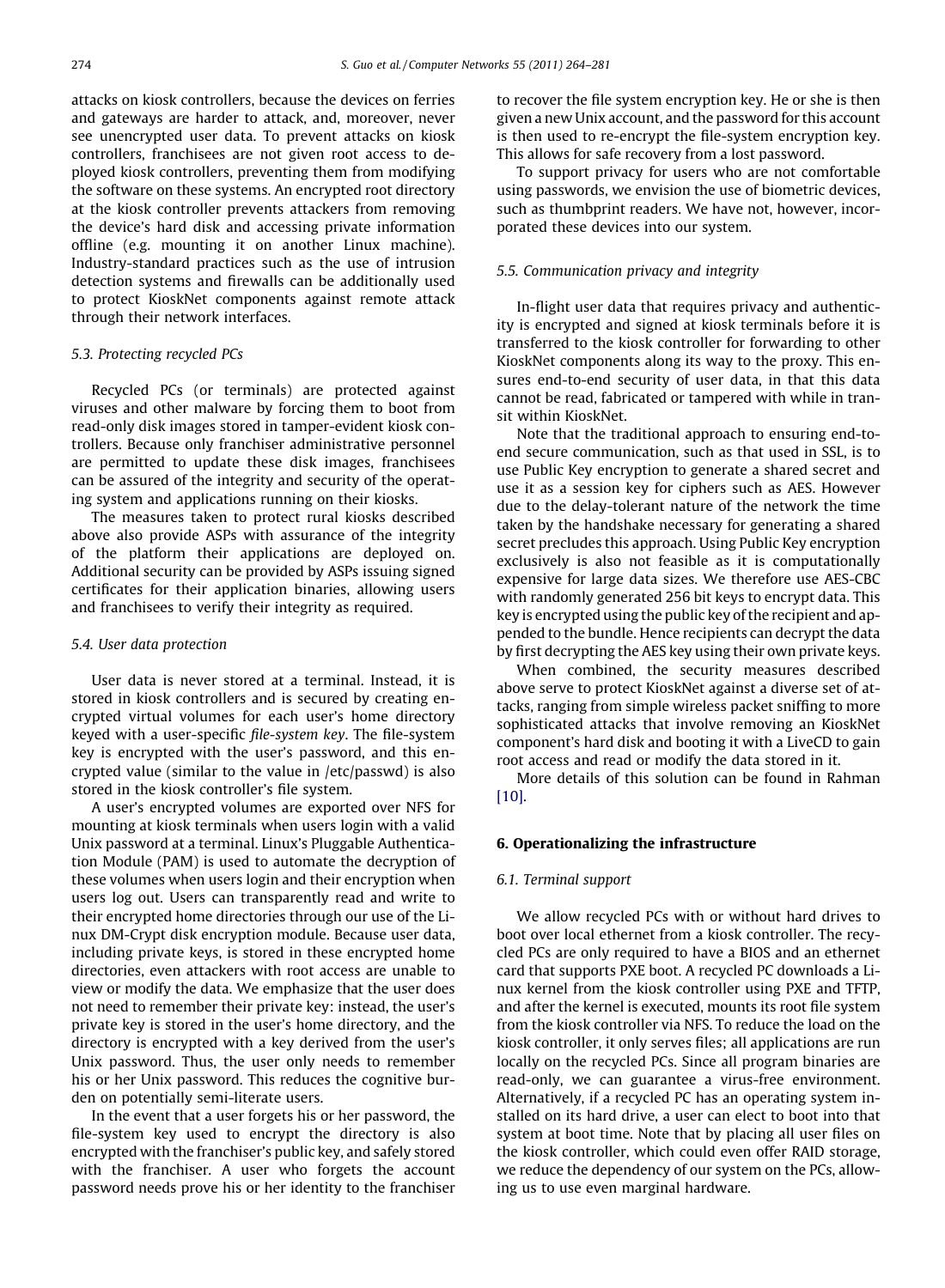As mentioned in Section 5, to protect user data, each user's home directory is stored in a separate encrypted virtual volume keyed with his/her login password. These virtual volumes are stored on the kiosk controller and exported to kiosk terminals over NFS with the rest of the terminals' root file system. The process of mounting and decrypting volumes when users login, and the reverse when users logout, is automated by the Mount extension to Linux's Pluggable Authentication Module (PAM).

#### 6.2. Wireless configuration

The kiosk controller in every village is configured as an open access point, therefore all the residents of the village, including NGO workers and other mobile device owners, can associate to it, and take advantage of its services. KioskNet gateways are also configured as open access points. All the wireless interfaces in a KioskNet deployment share the same ESSID ("KioskNet").

Ferries in KioskNet serve two roles. When communicating with a kiosk controller or a KioskNet gateway they are wireless stations. The ferries can also act as an ad hoc node, to receive data from mobile users, possibly bus passengers. The Atheros virtual interface feature, helped us easily implement this configuration.

#### 6.3. User management

We allow kiosk owners to perform user management and other system administration tasks through Webmin [\[11\]](#page-16-0), a web-based graphical user interface for configuring Unix-like systems. With webmin, kiosk owners can manage their systems without knowing how to use the underlying Linux OS. Webmin also provides a simple interface for kiosk owners to modify their systems, thereby reducing the chance of system failure resulting from human errors.

User credentials (i.e. an RSA private key and corresponding X.509 public key certificate signed by the local Franchiser) are automatically created through an extension to webmin when user is first registered at a kiosk. These credentials are stored in the new user's home directory, which is placed in an encrypted virtual volume, as described earlier in Section 5.

Once a user's certificate is issued by the local CA client it must be propagated to all kiosks. We do so by first updating a central public key database we call the whitepages directory. The kiosk controller generates a signed register message containing the user's GUID and X.509 public certificate. This message is transmitted to a gateway using mechanical backhaul and subsequently to the Whitepages server using a TCP connection. The server then verifies the certificate chain and the signature. If the chain and signature are valid then the user's certificate is added to the whitepages directory. It is also possible to update a stale certificate using the same register message or to remove a certificate using an unregister message.

To give all kiosks direct access to the whitepages directory it is replicated on all kiosks. Updates to the central database are periodically broadcast throughout the network to synchronize the copies as described in detail in Section 7.1.2.

#### 6.4. Software installation

We have been careful to ensure that the KioskNet system can be installed and deployed with the least possible effort. We assume that the deployment will be conducted by a non-governmental organization (NGO) that has an Internet-connected central office, and that the NGO has a team of field technicians who would do the actual deployment in the field. Accordingly, we divide the installation (and maintenance) process as described in Table 1. To minimize costs, the installation process is designed to take place mostly at the central office. Here, a few trained personnel can carry out the following installation steps on behalf of a large number of kiosks:

- 1. Planning: Deciding the number of kiosks, vehicles, and gateways of the system. We have developed a deployment guide KioskNet Deployment Guide [\[12\]](#page-16-0) to help NGOs in this process.
- 2. Ordering appropriate equipment: The deployment guide gives detailed instructions on the equipment compatible with our system.
- 3. Software installation and configuration: This step requires loading hard drives with software images from our distribution. We ship our software in the form of a LiveCD DVD A technician can boot any PC from this image into live Linux. The installer then attaches a USB-to-AT2500 IDE connector and an external 2.5<sup>n</sup> hard drive to the PC. The installation software copies modified Debian Linux images onto the drive through the USB interface. After this copying process, which lasts approximately 12 min, the installation software applies user-specified configuration parameters (e.g. IP address, and wireless channel) to the disk image. The disk image is now ready to be deployed in the field. The same process is used to create disk images for kiosk controllers, ferries, gateways, and the proxy.

In the final step, non-expert field personnel physically install the equipment in the villages and ferries. Field technicians do not need to have any knowledge of Linux.

#### 6.5. Maintenance and monitoring

KioskNet needs to be deployed in areas with little or no other infrastructure. Therefore, one of our key design goals was to build a system that could be maintained with the least possible effort by semi-skilled field technicians. We also desired a means to cheaply, securely, and reliably monitor both ferries and kiosks from an NGO central office. These two features would allow a handful of skilled workers at the central office, helped by a larger number of field

#### Table 1 Installation and maintenance tasks for office and field.

|        | Installation                                 | Maintenance             |
|--------|----------------------------------------------|-------------------------|
| Office | Planning, ordering, software<br>installation | DTN and sync<br>updates |
| Field  | Physical installation                        | USB key updates         |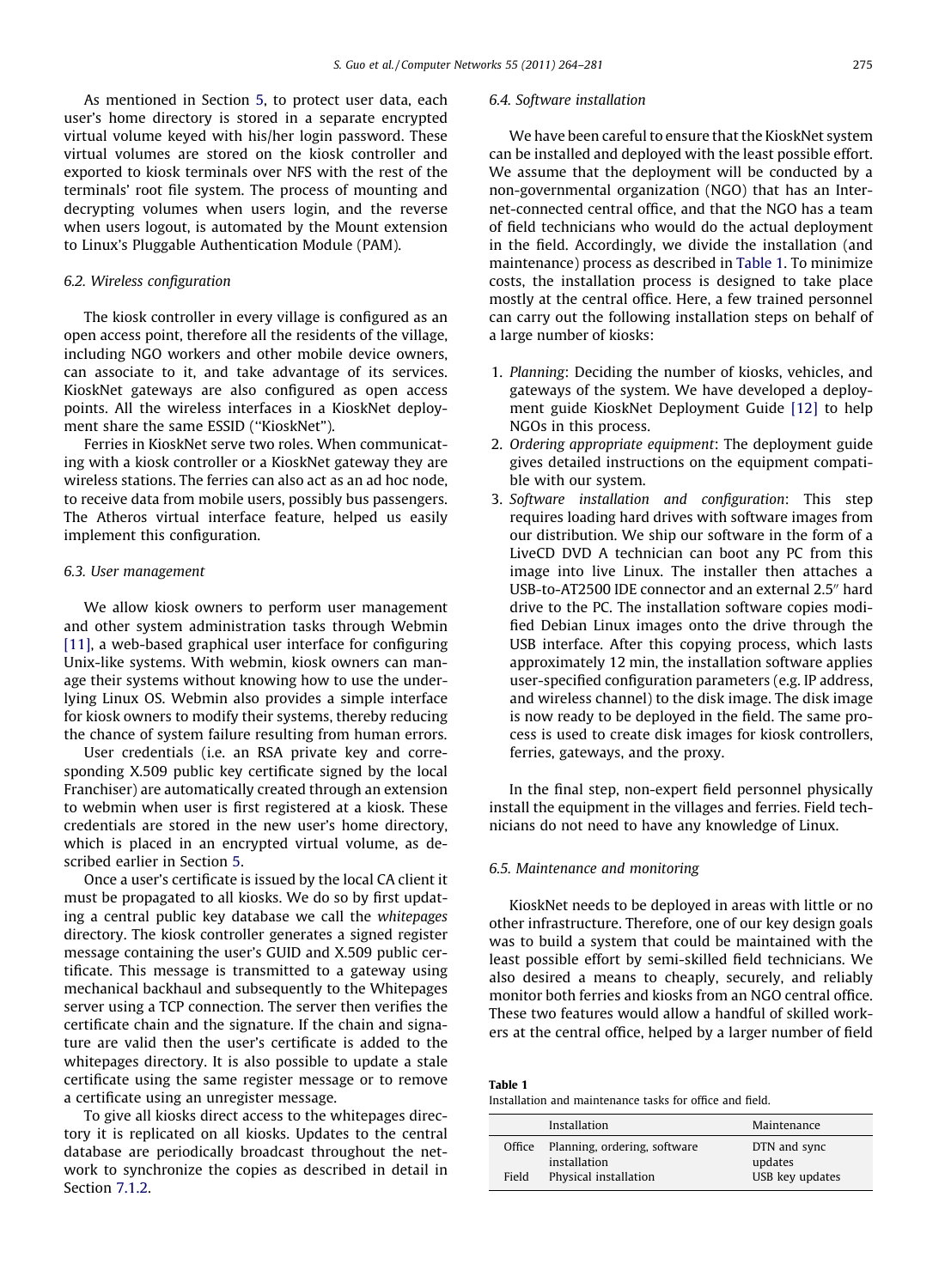technicians, to support hundreds or even thousands of kiosks and ferries. In this section, we describe KioskNet maintenance and monitoring.

## 6.5.1. Upgrades

Routine software maintenance requires software running on kiosk controllers to be upgraded and patched from time to time. To avoid having technicians travel to each kiosk location to install or upgrade software, we provide a sub-system for centralized management and maintenance of kiosk controllers. This mechanism, similar to the Disruption Tolerant Shell in Lukac et al. [\[13\]](#page-16-0), is described next.

In KioskNet terminology, an update is a zipped and signed file that contains a executable script, the recipients' GUIDs, a unique sequence number, and all other files that the script needs for execution (this is similar to a RedHat RPM). When a KioskNet component receives an update, it first checks the signature. An authentic update is uncompressed in a pre-specified location, and the script is then run with root privilege in a forked shell. When the shell terminates, its sequence number is recorded along with the exit value of the controller script and output logs are submitted to the logging sub-system (described next).

Updates can reach KioskNet nodes over one of three channels. The normal DTN/OCMP mechanical backhaul channel is the preferred transmission mechanism. When this channel does not work, the central office can choose to flood updates to all KioskNet nodes. In rare cases when a node is not reachable using any of these two channels, a field technician can apply the update using a USB key – on detecting an authenticated USB key, the controller reads the update on the key and applies it, just as if it had received it over the wireless link.

#### 6.5.2. Logging

KioskNet has been designed to be robust and tolerant to failures. However, both DTN and OCMP, which are critical software layers, are under active development. Therefore, software failure is a distinct possibility. When a failure does occur, central office technicians require a means to collect and debug system logs that does not rely on OCMP or DTN. We have, therefore, designed and implemented a mechanism that floods logs across a disconnected network to the Internet using opportunistic connections. We call this application log-flood.

Log-flood periodically compresses the contents of /var/ log/, timestamps it, and signs it with a sequence number. It then periodically sends a broadcast ping on the local WiFi network to detect neighboring KioskNet components. When a neighbor is detected, they exchange log archives opportunistically using the standard Unix rsync utility. For secure transfer, we actually tunnel rsync over ssh using an ssh key installed by the central office when configuring the KioskNet component.

Each KioskNet component floods log archives to each other until the files reach a gateway. To prevent redundant flooding, the gateway does not flood logs to neighboring ferries; it simply forwards log archives to the proxy on the Internet. The proxy subsequently acknowledges the delivery of each log archive and forwards an acknowledge-

ment file to the gateway. Acknowledgement files are then transferred from the gateway to neighboring ferries, and flooded back across the disconnected network. When a KioskNet component receives an acknowledgement file, it deletes the originating log archive. Acknowledgement files eventually expire on each component. In this way, by mimicking DTN using rsync, we allow robust log propagation.

#### 6.5.3. Heartbeats

To further monitor the activity of KioskNet deployments each KioskNet gateway, which is always connected to the Internet, sends periodic heartbeats to a central server in Waterloo. Heartbeats contain information such as the Linux uptime and the DTN reference implementation statistics. The heartbeat transfer is secured through SSH keys. The heartbeat application checks for updates every time it sends a heartbeat, therefore we can add more fields to the heartbeat later.

# 7. KioskNet applications

KioskNet applications communicate with legacy servers on the Internet on behalf of disconnected users. Architecturally, applications run on top of the OCMP layer and have two components. The primary component runs on the proxy and a (typically) small helper application runs on the kiosk controller. Applications may be written in any language, including shell scripts. They pass application data to and from the OCMP layer using a directory based API (described next). Alternatively, they may run as proxies to intercept socket calls, and tunnel data through KioskNet.

#### 7.1. Directory API

The Directory API is a branch of the file system where applications place data for OCMP to process Seth et al. [\[3\].](#page-16-0) Each KioskNet user has its own directory within the Directory API, and each application has its own branch within each user directory. Each application directory has an upload and download directory to hold data going to and coming from the proxy respectively. These directories hold configuration files that indicate the processing that needs to be done on the files, and can be viewed essentially as a way to pass application-specific parameters to OCMP.

When data arrives in a kiosk download directory or a proxy upload directory, OCMP invokes an application callback specified in the configuration file to handle the newly received application data. We rely on another application, the directory watcher, to periodically scan the directories under the Directory API to check for newly added files, which are then passed to OCMP over a loop-back socket. Further details of the Directory API and Directory Watcher can be found in Seth et al. [\[3\].](#page-16-0) Although the use of a directory based API is slightly less efficient than passing data to OCMP directly, we found that it greatly eased application integration. In any case, the added delay incurred by polling for updates is negligible compared to the time required to transport data over a mechanical backhaul.

We implemented a few sample applications using the directory API.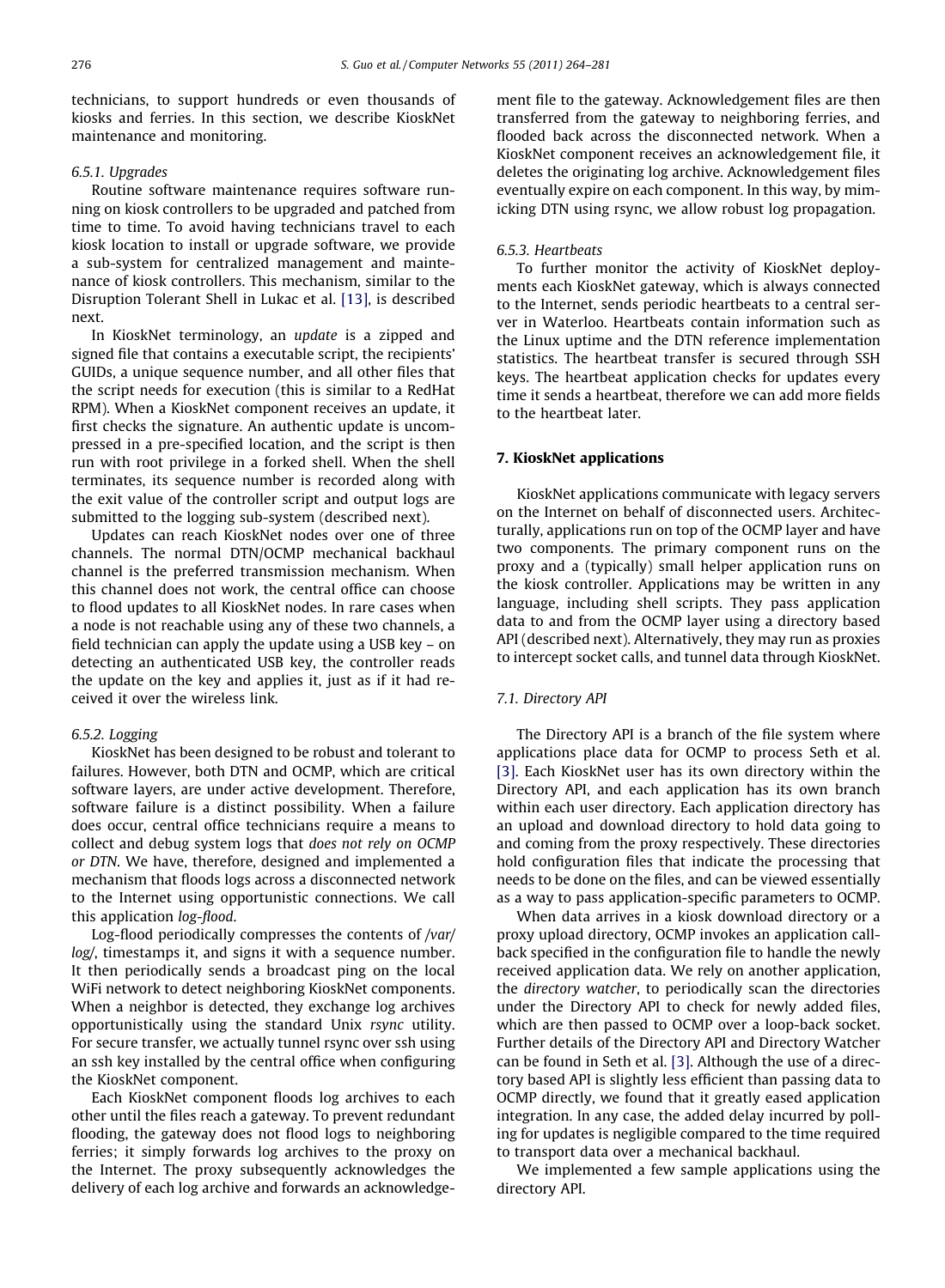# 7.1.1. Flickr

This application allows a user at a kiosk to upload pictures to flickr.com. The user takes pictures with his or her WiFi-enabled camera phone. The client-side application on the phone submits the picture files to OCMP using the Directory API. These files are automatically transferred to the kiosk or the ferry, and eventually arrive at the proxy. The proxy-side plug-in for the Flickr application then automatically uploads the pictures to the user's album using the user's credentials through the XML-RPC based API provided by flickr.com. We anticipate that this is useful for NGOs that want to monitor rural infrastructure.

#### 7.1.2. Database synchronization

We anticipate that a major use of KioskNet will be information distribution for data such as agricultural databases and property records. Furthermore, every kiosk must have access to the whitepages directory of public certificates in order to initiate secure communication. Therefore, we wrote DBSync, a robust database synchronization mechanism. DBSync periodically takes a snapshot of a central Postgres database using the ''pg\_dump" utility. The snapshot is distributed to all kiosk controllers using OCMP's Directory API's broadcast facility. Kiosk controllers have a local database and can use the "pg\_restore" utility in conjunction with the snapshot to synchronize with the master database. The pg\_dump and pg\_restore utilities of Postgres lend themselves to this Diff-Patch approach as they use a sequence of insert commands to capture database state as opposed the actual commands applied to the database. Hence the size of the snapshot is independent of the number of changes to the database.

The snapshot size is however dependent on the number of records in the database. Hence this approach is not scalable to large databases. It is also inefficient as a small change in database state will require the transfer of the entire database to all nodes. To ameliorate this we use the Unix Diff and Patch utilities. All database copies, including the master copy, are initialized to the same blank state and we generate a local snapshot. To synchronize copies with the master we generate a second snapshot at the master. The two snapshots are compared using the Diff utility. The original snapshot is discarded and replaced by the new snapshot and the differences between the two, the update, is propagated to all nodes in the region. Upon receipt of the update a node uses the patch utility to combine the original snapshot with the update. This results in all nodes having the same updated snapshot as the master. We can now use the pg\_restore utility to update the database state. This allows us to keep a large database synchronized with minimal overhead as only the changes are have to be transmitted.

#### 7.2. Secure Directory API

Building on the Directory API, the Secure Directory API provides a simple interface for end-to-end secure and authenticated communication. We envision the Secure Directory API being used for a variety of applications, such as bill payment, e-governance, and rural banking.

For every upload and download directory in the Directory API, there is a corresponding ''secure upload" and ''secure download" directory. A file created in the secure upload directory is encrypted with a nonce using AES 256 with Cipher Block Chaining. The nonce is then encrypted with the recipient's public key. We follow this design because encrypting large amounts of data using RSA encryption is computationally very expensive. Using solely AES encryption is also infeasible as the delay-tolerant nature of the network will lead excessive delays in key negotiation.

We have described the procedure to insure secure communication however to support applications such as banking we also require robust mechanisms for authentication and non-repudability. To this end we compute a SHA-1 hash of each secure bundle and then sign it using the senders private key. This signed hash is appended to the secure bundle and is used to authenticate the bundle at the receiving node. This secure authenticated bundles are then output to files in the upload directory of the Directory API. Note that as each bundle is encrypted such that it can only be deciphered by a single user hence if a bundle is addressed to multiple users then multiple copies of the same bundle are written to the directory API upload directory, each copy encrypted for a different user.

The files are then transmitted using the Directory API and appears in the download directory of recipient(s). Any delivered files that are marked as 'secured' are decrypted and copied to a secure download directory in plain-text form. The secure directories are stored within the user's encrypted home directory. The secure data is also authenticated using the sender's certificate chain and the digital signature contained in each secured bundle.

#### 7.3. Email

The store-and-forward, delay-tolerant nature of SMTP fits perfectly within the KioskNet architecture. Email service within KioskNet consists of five components, as shown in [Fig. 5](#page-14-0):

- Client: The client application can be any standard email client such as Thunderbird or Outlook Express. The client runs on the recycled PC. The email client is configured to fetch a user's email from the kiosk controller using IMAP. Its outbound SMTP server address is also configured to be the kiosk. From the perspective of the email client and its user, emails are sent and received as if the recycled PC was connected to the Internet.
- uw-imap: Any IMAP server can be used to serve emails from the kiosk controller to the email client running on the recycled PC. We chose to use UW-IMAP because it supports the widely-used mbox family of email collection formats, has a small memory footprint, and was simple to deploy compared to other open-source IMAP servers. The IMAP server gets activated and picks bundles from the bundle store only when the user logs on; therefore, if the user moves to a different location, then the bundles will eventually time out and will be retransmitted by the proxy to the new location of the user.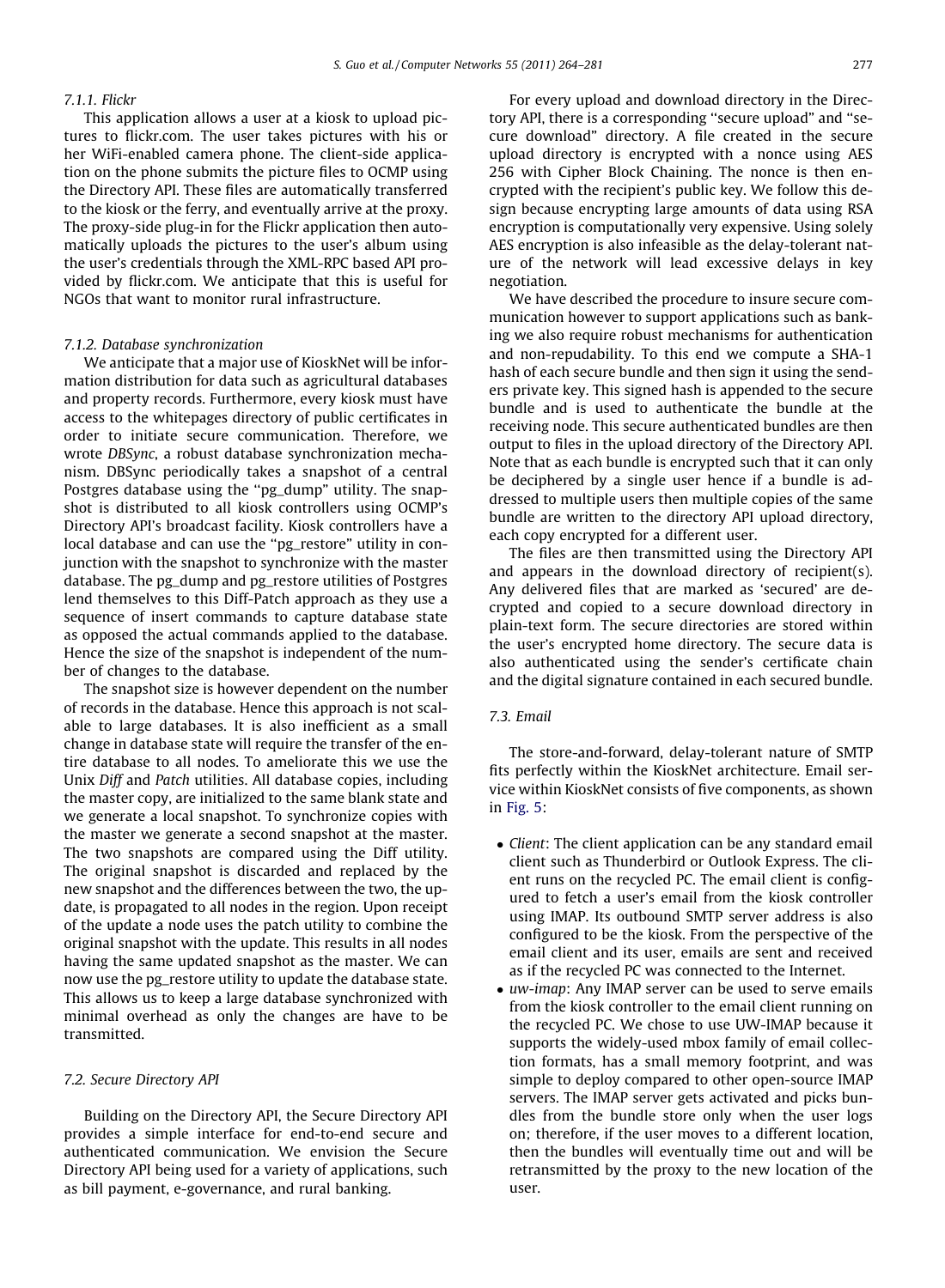<span id="page-14-0"></span>

Fig. 5. KioskNet data path when used to send email from a kiosk to the Internet.

- sendmail: Sendmail implements the SMTP protocol between the email client and kiosk controller and between the proxy and legacy SMTP servers.
- Kiosk controller component: The kiosk controller component of KioskNet's email service is implemented as a plugin to sendmail (milter). When receiving emails sent from the recycled PC, the plugin is responsible for intercepting SMTP traffic from the email client and compressing it for transport across to the disconnected network. When receiving an email from a ferry through OCMP, this component translates email from SMTP format into mbox format and adds it to the user's inbox.
- Proxy component: The proxy component is also implemented as a sendmail filter. This component receives emails destined for KioskNet users from SMTP servers on the Internet. Like its kiosk controller counterpart, emails are compressed for transport. When handing emails sent from kiosk users, the proxy component simply decompresses the outbound message and passes it to sendmail for delivery.

# 8. Cost structure

By design, our solution is low-cost. For instance, we estimate that to provide minimal connectivity to a population of about one million people will require a total capital expenditure of only about \$300,000 or 30 cents/person. More extensive coverage will probably cost ten times as much, but still less than a one-time cost of \$5 per person.

We now present some cost figures. These figures are merely indicative because much depends on the actual deployment environment, and issues such as the rate of interest for small business loans, the import duty rate on electronics, and purchase volumes.

Using off-the-shelf technology, the cost of an average kiosk (which does not require solar power) would be about \$450. The main costs at a kiosk are for a single-board computer (such as a Soekris net4501with an 802.11a/b/g mini-PCI Atheros wireless card) which costs about \$250, for power remediation (using car batteries), which costs about \$100, and for a \$100-recycled PC. Note that this cost would be lower with volume purchases. Moreover, the cost of a single-board computer will be lower if local singleboard computer manufacturers can be found, or if the single-board computer is replaced with an XO laptop One Laptop per Child (OLPC) [\[14\].](#page-16-0) On the other hand, costs can be higher if there is need for solar cells (which cost around \$150), or high-power external antennas, which can add another \$250 to the cost.

Assuming that a network is to consist of four kiosks connected by two buses, backhauled to two possible gateways, the total cost for nine Soekris boxes and associated peripherals would be approximately \$3600. Considering a kiosk every six villages, with a population of 1500 per village, this effectively translates to 40 cents per person.

The operational expense, including the cost of field technicians and capital depreciation on an 18-month schedule is about \$65/month. The main costs are for a field technician, who can service about 20 kiosks, and the cost of capital depreciation. Even assuming 10% penetration of a target population of 2500 users, with a service charge of \$3.00/year, an operator can break even. Additional profit can be generated by charging more per-user, by increasing penetration, or by offering additional services, such as computer literacy or sharing of digital photographs.

#### 9. Pilot deployments

We deployed a prototype of our solution in Anandapuram, a village in South India, during the week of May 16th, 2006. The bulk of the system was deployed over only two days, which leads us to believe that the system can be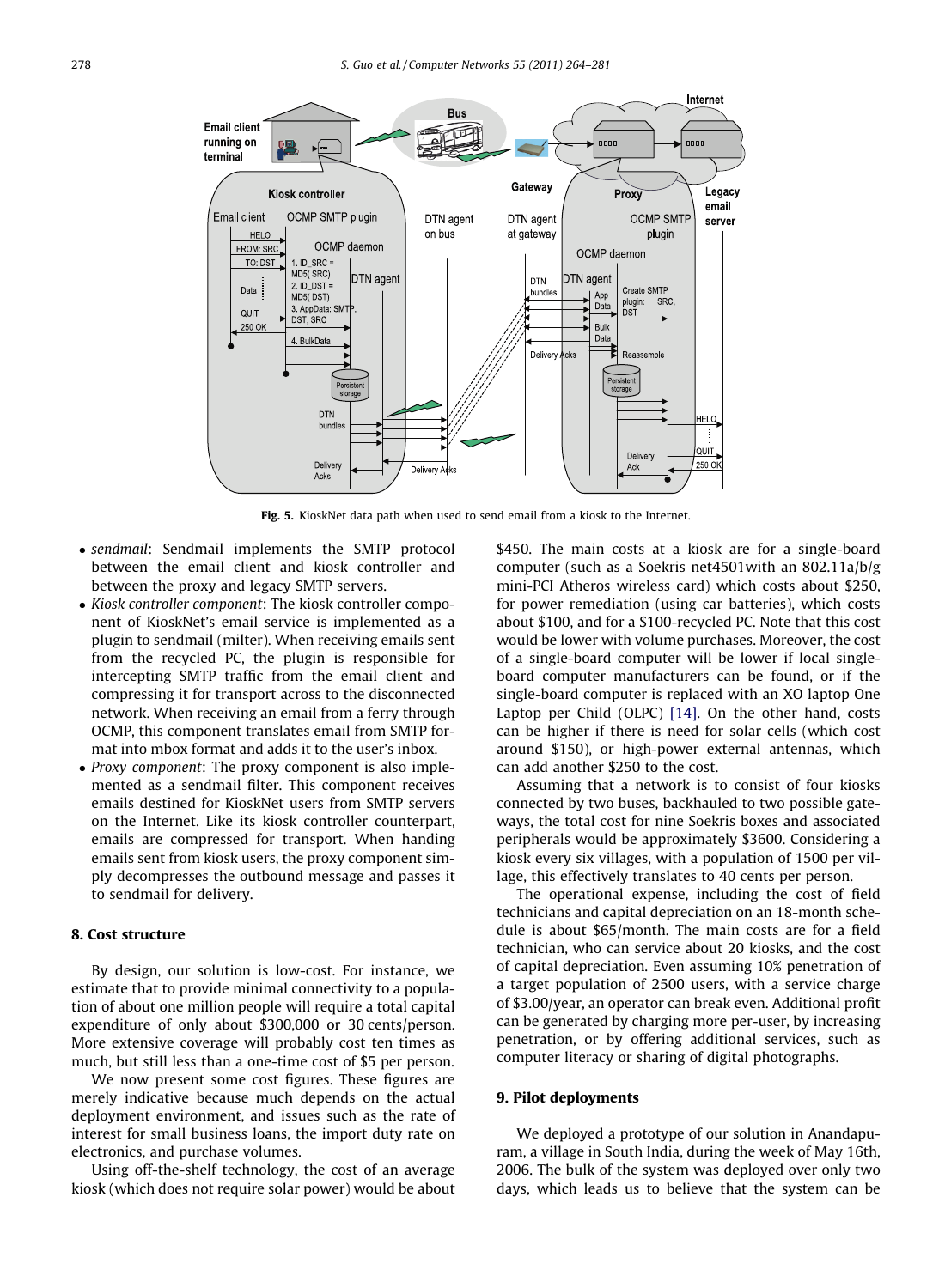rapidly deployed even in environments with little existing infrastructure. Each kiosk already had a Windows XP PC. We deployed a Soekris net4801 at the kiosk, with a 40 GB Toshiba hard disk drive for local storage. The system was connected to a roof-mounted omnidirectional antenna. Power came from a 42 AH deep discharge car battery that was charged by two 1200 mA (12 V) Powerflex solar panels mounted on the roof of the kiosk. We could also have run our system from AC mains and relied on battery/solar power only for backup. In the car (see [Fig. 1](#page-1-0)), we used power from the car battery, but through an inverter and the Soekris power supply, to mitigate against voltage spikes. The car had a magnetically mounted omnidirectional antenna. The gateway was in Vishakapatnam. Because the car was parked below the computer room, it was necessary to place the omni antenna outside the building. [Fig. 1](#page-1-0) is a composite figure showing the deployed system.

The purpose of the pilot deployment was to gain confidence in the physical system (antennas, power supplies, single-board computers) and their ability to operate with minimal infrastructure and in poor operating conditions – temperatures in the vehicle reached almost 50  $\degree$ C! The software infrastructure in the pilot, though, was not welltested. We have since then thoroughly stress-tested every component of the system, and we released a robust implementation on July 20, 2007. This was deployed in Ghana for medical consultancy in rural clinics by Luk et al. [\[15\].](#page-16-0)

We have since then added yet another improvisation in our system, of using USB keys to ferry data instead of moving vehicles. We call this system VLink [\[16\].](#page-16-0) We realized that an important aspect that hindered large scale deployments of our system was to convince vehicle drivers to mount Soekris boxes under their glove compartments, and to regularly drive along certain routes. USB keys on the other hand can lie in the hands of people who want to actually use the system. Besides, they are low-cost and extremely robust. We are now using these techniques for content sharing across rural community radio stations, to send software upgrades to these radio stations, and to fetch logs to display dashboards of the latest activities at different radio stations Gram Vaani [\[17\]](#page-16-0), Understanding [\[18\]](#page-16-0). As of May 2010, this is running in seven radio stations in India, and we are building a content searching and sharing application on the infrastructure. Albeit not all the features such as multi-NIC support and multi-hop delay-tolerant routing will be used, but the system is flexible that if the need arises then it can be rapidly put to use.

# 10. Discussion

Based on our experiences with the prototype deployed in the field Seth et al. [\[3\]](#page-16-0), we have refined several key architectural components as described below.

#### 10.1. IBE vs. PKI

The initial design of the system provided privacy by means of Hierarchical Identity-Based Encryption (HIBE) Seth and Keshav [\[19\],](#page-16-0) an extension to Identity-Based

Encryption (IBE). This allows a kiosk user to send authenticated and encrypted messages to another user without the need to know that user's public key. Although useful, using IBE turned out to be problematic in practice. IBE is essentially controlled by a single entity (Voltage Security, Inc.), which does not release source code and has stringent licensing conditions for commercial use. We therefore decided to replace IBE with our own PKI. There is a wide assortment of open-source tools available for PKI, and we were able to use them to build our own PKI in a matter of a few developer-months.

## 10.2. Flat names and DHT vs. Hierarchical names and DNS

Our initial design used flat names and a DHT as a Home Location Register to keep track of user location. Again, although this is academically interesting, we found that the DHT we used (OpenDHT) was both slow and unstable. Moreover, OpenDHT is hosted on PlanetLab nodes that are not found in most developing countries. From a technical perspective, a DHT does not allow us to delegate location management for sets of users to third parties. We therefore decided to use hierarchical names for users (of the form user.kioskname.regionname.organizationname.kiosknet. org). This allowed us to use stable, well-tested, and fast offthe-shelf DNS implementations for location management – the location of a user is just an MX record that points to its kiosk. Besides, we can now delegate part of the name space to the organization responsible for a deployment. We think that these two benefits more than compensated for the loss of a flat name space and an infinitely-scaleable DHT.

#### 10.3. Mechanical backhaul vs. use of all interfaces

When we started our work, we assumed that the only way to reach a kiosk would be using mechanical backhaul. In fact, kiosks are increasingly being reached by SMS/GPRS, and soon, will also likely have WiMAX coverage. Therefore, we decided to support a wide variety of connectivities, with mechanical backhaul reserved for slow and delay-tolerant data. It turns out that using SMS for a control channel brings numerous benefits, such as allowing us to detect ferry failures, and to alert kiosks to turn on their WiFi interface in anticipation of a ferry arrival. We believe that this support of multiple-connectivity makes our system more widely applicable.

#### 11. Related work

Our work is most closely related to, and was inspired by, the pioneering work by DakNet Pentland et al. [\[20\]](#page-16-0), DakNet [\[2\].](#page-16-0) However, we differ from DakNet in several ways. To begin with, DakNet focuses only on communication, but KioskNet also supports a computing platform based on recycled PCs. Unlike DakNet, KioskNet leverages DTN for disconnection tolerance, and uses PKI for privacy, confidentiality, and integrity. Moreover, KioskNet supports multiple networks at each kiosk.

The work described here enhances our previously described system for 'mechanical backhaul' described in Seth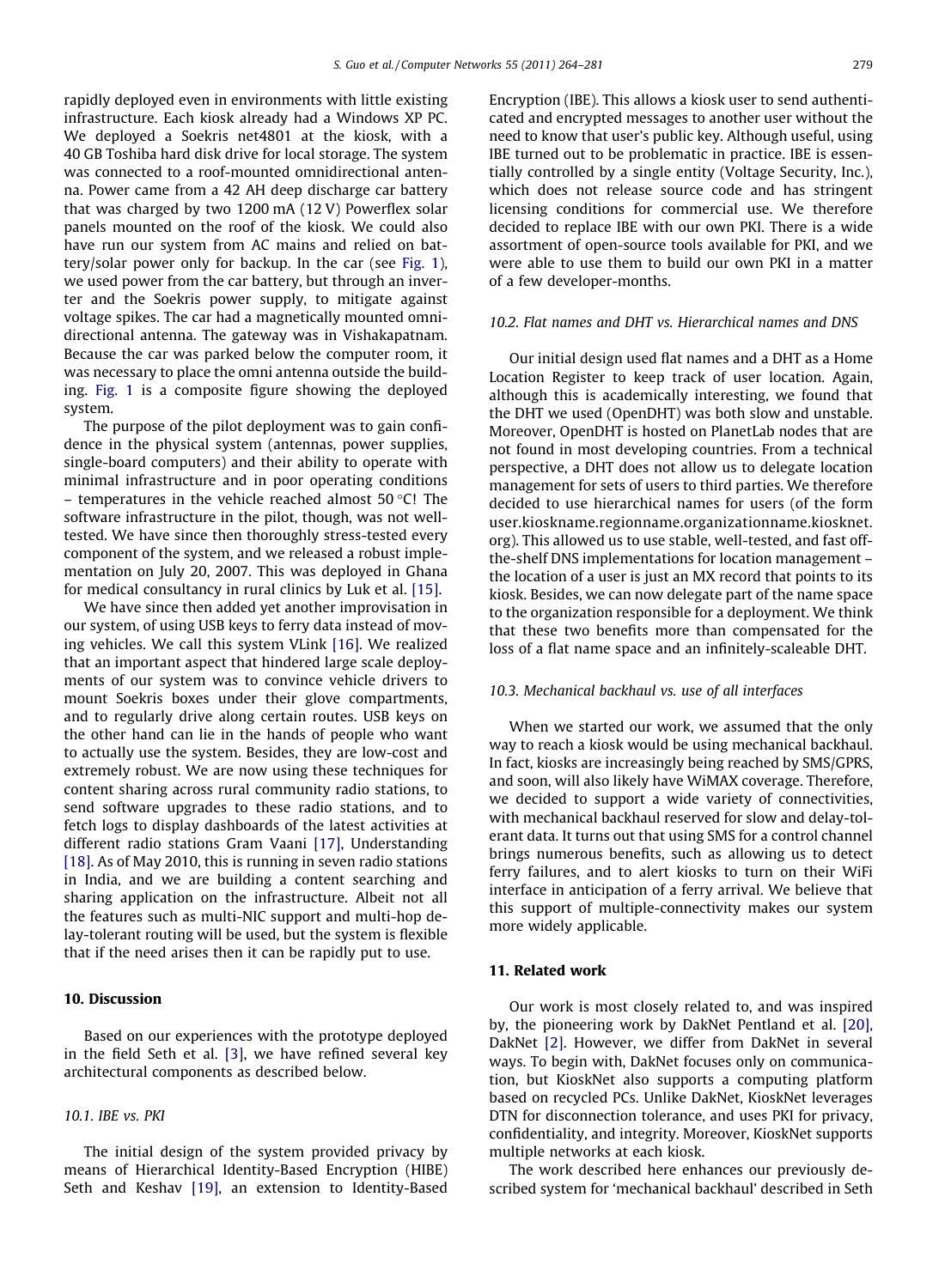<span id="page-16-0"></span>et al. [3]. Our current system uses different naming, addressing, and routing, as well as PKI-based security as discussed in Section 10.

The goal of low-cost Internet access is shared by the CorDECT project Jhunjhunwala et al. [21] and two wellknown long-range wireless projects- Digital Gangetic Plains RuralNet [22] and WildNet Patra et al. [23]. These are essentially communication technologies and can potentially be integrated into KioskNet as connection objects. In other words, with KioskNet, mechanical backhaul can be used to supplement long-range wireless for delayinsensitive data, such as video content distribution, email, and database updates.

In an alternative use of vehicles, the VIDAL Computer on Wheels project ViDAL [24] provides a laptop equipped with a CDMA modem in a car that periodically visits villages. Although equally low-cost, this forces villagers to adjust their schedule to that of the vehicle, instead of having their data available to them at a kiosk when they need it.

The use of mechanical backhaul has also been studied in pioneering work on data ferrying Zhao et al. [25], and recent work on DieselNet UMass DieselNet [26]. However, the focus of these projects has primarily been on routing – instead, we take a whole-systems perspective for the specific purpose of rural connectivity.

# 12. Conclusions

Rural communities worldwide can benefit from lowcost Internet access. KioskNet attempts to meet this need, focusing not only on the communication path but also many related components, such as security, user management, and log collection. By carefully examining the problem constraints, and integrating well-tested and appropriate existing solutions, we have been able to build a robust system for Internet access without increasing its cost. We look forward to widely deploying it in the field.

## References

- [1] K. Toyama, Review of Research on Rural PC Kiosks, 2007, URL: [<http://research.microsoft.com/research/tem/kiosks/](http://research.microsoft.com/research/tem/kiosks/KiosksResearch.doc) [KiosksResearch.doc>](http://research.microsoft.com/research/tem/kiosks/KiosksResearch.doc).
- [2] Daknet, United Villages, 2007, URL: [<http://www.unitedvillages.](http://www.unitedvillages.com/) [com/>.](http://www.unitedvillages.com/)
- [3] A. Seth, D. Kroeker, M. Zaharia, S. Guo, S. Keshav, Low-cost communication for rural internet kiosks using mechanical backhaul, in: MobiCom'06: Proceedings of the 12th Annual International Conference on Mobile Computing and Networking, ACM Press, New York, NY, USA, 2006, pp. 334–345.
- [4] S. Guo, S. Keshav, Fair and efficient scheduling in data ferrying networks, in: Proceedings of the CoNEXT.
- [5] E. Oliver, Exploiting the short message service as a control channel in challenged network environments, in: Proceedings of the MobiCom Workshop on Challenged Networks (CHANTS).
- [6] M. Demmer, E. Brewer, K. Fall, S. Jain, M. Ho, R. Patra, Implementing Delay Tolerant Networking, Intel Research, Berkeley, Technical Report, IRB-TR-04-020, December.
- [7] A. Seth, M. Zaharia, S. Keshav, S. Bhattacharyya, A Policy-Oriented Architecture for Opportunistic Communication on Multiple Wireless Networks, manuscript, 2006, URL: [<http://blizzard.cs.uwaterloo.ca/](http://blizzard.cs.uwaterloo.ca/keshav/home/Papers/data/06/ocmp.pdf) [keshav/home/Papers/data/06/ocmp.pdf>](http://blizzard.cs.uwaterloo.ca/keshav/home/Papers/data/06/ocmp.pdf).
- [8] E. Oliver, H. Falaki, Performance analysis and evaluation of delay tolerant networking, in: Proceedings of the Mobisys Workshop on System Evaluation for Mobile Platforms (MobiEval).
- [9] S. Guo, Algorithms and Design Principles for Rural Kiosk Networks, University of Waterloo M. Math Thesis.
- [10] S.U. Rahman, KioskNet Security, 2007, URL: [<http://blizzard.cs.](http://blizzard.cs.uwaterloo.ca/tetherless/index.php/Security_Architecture_Overview) [uwaterloo.ca/tetherless/index.php/](http://blizzard.cs.uwaterloo.ca/tetherless/index.php/Security_Architecture_Overview) [Security\\_Architecture\\_Overview>.](http://blizzard.cs.uwaterloo.ca/tetherless/index.php/Security_Architecture_Overview)
- [11] Webmin, Webmin: Web-Based System Administration, 2007, URL: [<http://www.webmin.com>](http://www.webmin.com).
- [12] KioskNet Deployment Guide, 2007, URL: [<http://blizzard.cs.](http://blizzard.cs.uwaterloo.ca/tetherless/index.php/Deployment_guide) [uwaterloo.ca/tetherless/index.php/Deployment\\_guide>](http://blizzard.cs.uwaterloo.ca/tetherless/index.php/Deployment_guide).
- [13] M. Lukac, L. Girod, D. Estrin, Disruption tolerant shell, in: Proceedings of the 2006 SIGCOMM Workshop on Challenged networks, 2006, pp. 189–196.
- [14] One Laptop per Child (OLPC), 2007, URL: [<http://www.laptop.org/>.](http://www.laptop.org/)
- [15] R. Luk, M. Zaharia, M. Ho, P. Aoki, ICTD for healthcare in Ghana: two parallel case studies, in: Proceedings of the Information and Communication Technologies for Development.
- [16] VLink, VLink URL: [<http://blizzard.cs.uwaterloo.ca/tetherless/index.](http://blizzard.cs.uwaterloo.ca/tetherless/index.php/VLink) [php/VLink>.](http://blizzard.cs.uwaterloo.ca/tetherless/index.php/VLink)
- [17] Gram Vaani URL: [<http://gramvaani.org>.](http://gramvaani.org)
- [18] Understanding, M. the ICT Needs of Community Radio Stations, Z. Koradia, B. Chandrasekharan, and A. Seth, Gram Vaani, New Delhi, Technical Report.
- [19] A. Seth, S. Keshav, Practical security for disconnected nodes, in: Proceedings of the First Workshop on Secure Network Protocols (NPSEC).
- [20] A. Pentland, R. Fletcher, A. Hasson, DakNet: rethinking connectivity in developing nations, Computer 37 (1) (2004) 78–83.
- [21] A. Jhunjhunwala, B. Ramamurthi, T. Gonsalves, The role of technology in telecom expansion in India, IEEE Communications Magazine 36 (11) (1998) 88–94.
- [22] RuralNet (Digital Gangetic Plains: DGP) 802.11-based Low-Cost Networking for Rural India, 2007, URL: [<http://www.cse.iitk.ac.in/](http://www.cse.iitk.ac.in/users/braman/dgp.html) [users/braman/dgp.html>.](http://www.cse.iitk.ac.in/users/braman/dgp.html)
- [23] R. Patra, S. Nedevschi, S. Surana, A. Sheth, L. Subramanian, E. Brewer, WiLDNet: design and implementation of high performance WiFi based long distance networks, in: Proceedings of the NSDI.
- [24] ViDAL, ViDAL Computer on Wheels project, [<http://www.vidal.](http://www.vidal.org.in/node/6) [org.in/node/6>](http://www.vidal.org.in/node/6).
- [25] W. Zhao, M. Ammar, E. Zegura, A message ferrying approach for data delivery in sparse mobile ad hoc networks, in: Proceedings of the 5th ACM International Symposium on Mobile Ad Hoc Networking and Computing, 2004, pp. 187–198.
- [26] UMass DieselNet, 2007, URL: [<http://prisms.cs.umass.edu/dome/](http://prisms.cs.umass.edu/dome/index.php?page=umassdieselnet) [index.php?page=umassdieselnet>.](http://prisms.cs.umass.edu/dome/index.php?page=umassdieselnet)



S. Guo received his B.Eng. in Computer Software from Tsinghua University and M.Math. in Computer Science from the University of Waterloo. While he was a Master's student at the University of Waterloo, he worked, as part of the KioskNet project, on scheduling algorithms, building diskless Linux clients, and maintaining the testbed. He is now working at Google as a Site Reliability Engineer.



M. Derakhshani is a Ph.D. student at the David R. Cheriton School of Computer Science of the University of Waterloo. Mohammad worked on the KioskNet project as a full-time Research Associate after finishing his Masters program. He received a M.Sc. in Mathematics from the University of Waterloo, and a B.Sc. in Computer Engineering from Sharif University of Technology, in 2008 and 2006, respectively.